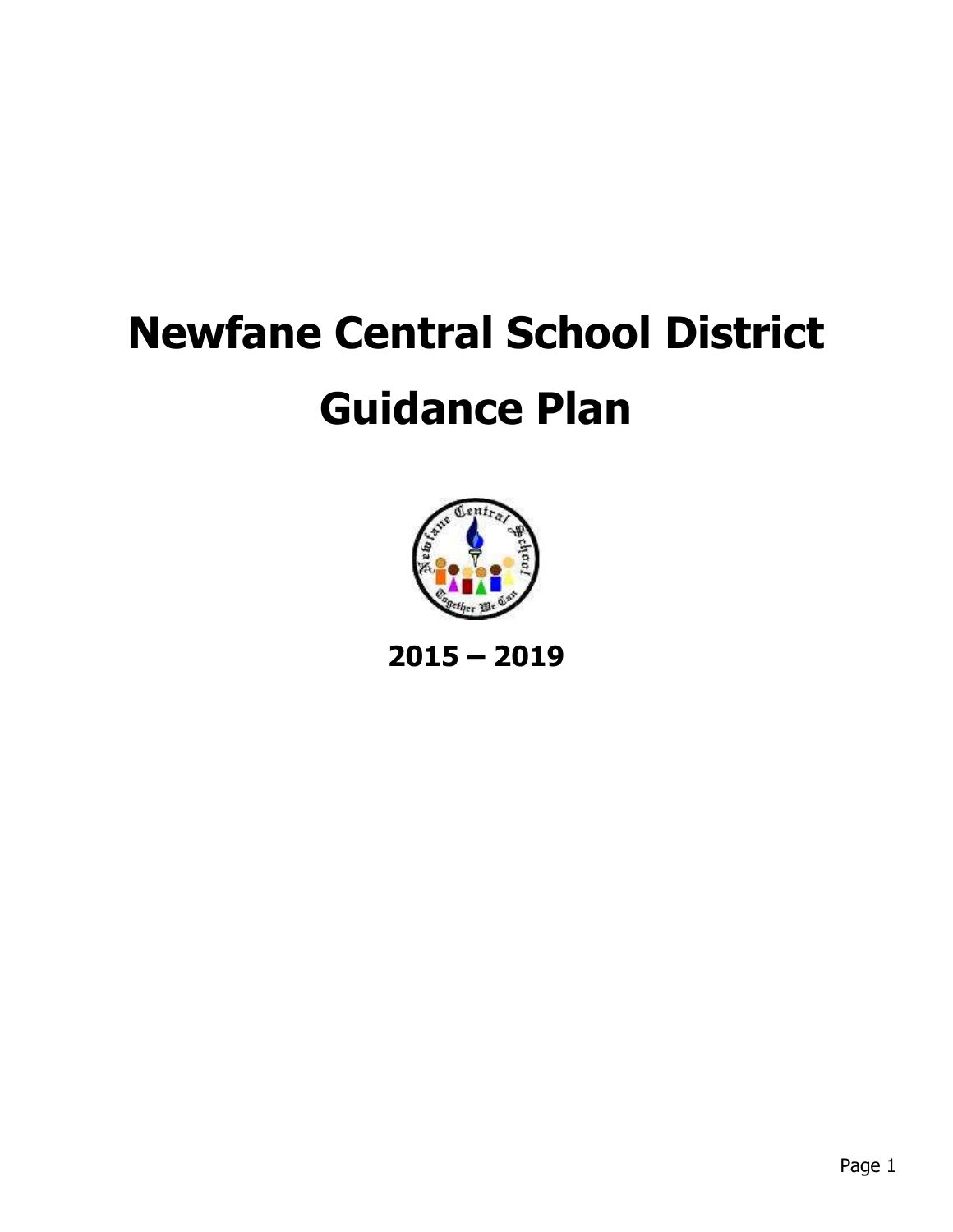# **Table of Contents**

| <b>NCSD District Overview</b>                          | Page 3  |
|--------------------------------------------------------|---------|
| <b>School District Vision &amp; Mission Statements</b> | Page 4  |
| School Counseling Program Statement                    | Page 5  |
| K-12 District Guidance Goals                           | Page 6  |
| <b>Goal Statements and Activities</b>                  | Page 7  |
| <b>Glossary of Terminology</b>                         | Page 17 |
| NYSED School Counseling Regulations                    | Page 18 |
| <b>ASCA Ethical Standards for School Counselors</b>    | Page 19 |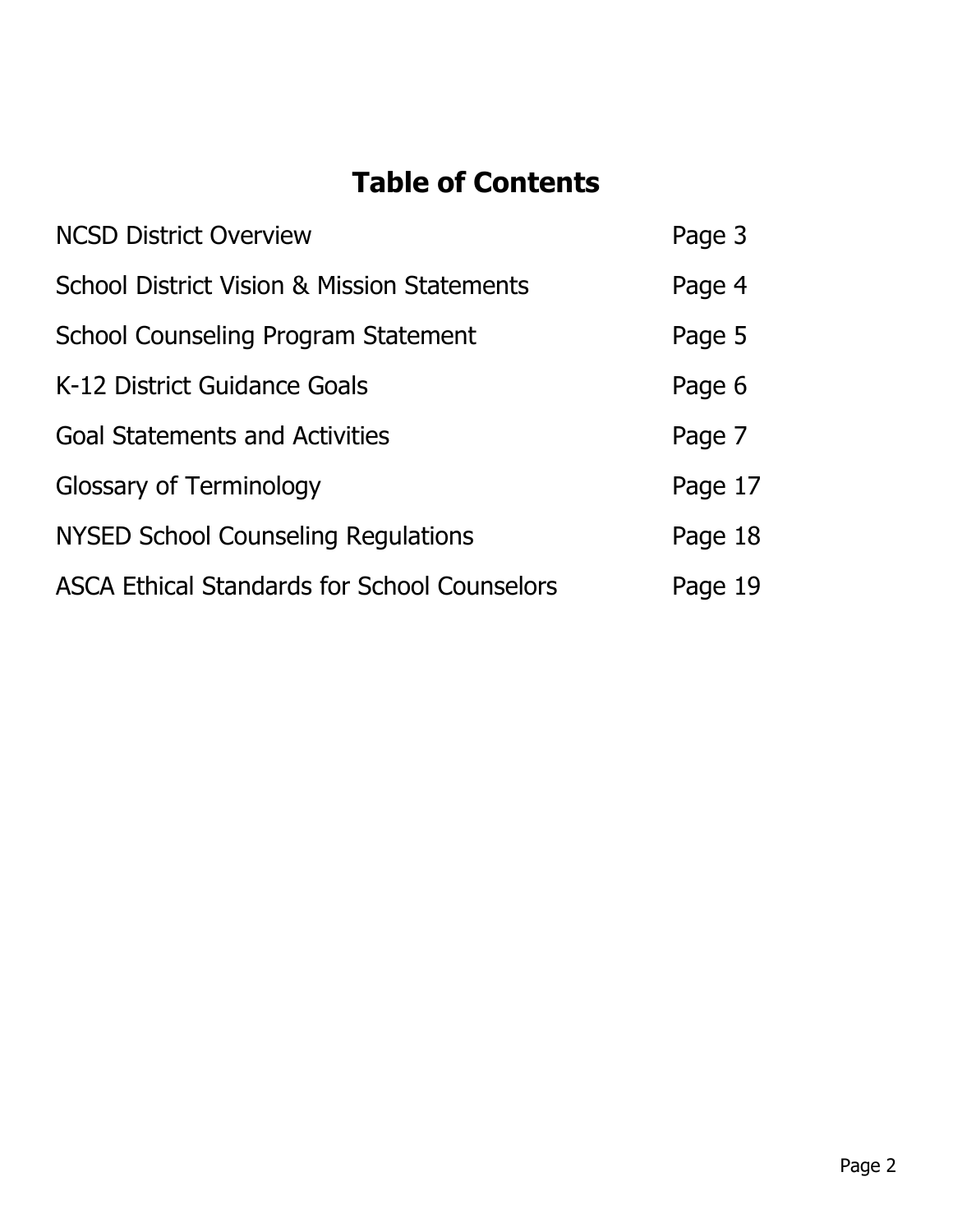# **The Newfane Central School District**

Situated in serene eastern Niagara County, Newfane Central School District provides a welcoming, stimulating environment that inspires all students to achieve their academic, physical, and social potential and thrive in a dynamic global society.

# **About our District**

- The Newfane Central School District covers 57 square miles and educates approximately 1700 students. The district serves four buildings, the Newfane Early Childhood Center (PK & K), Newfane Elementary (grades 1-4), Newfane Middle (grades 5-8), and Newfane High School (grades 9-12).
- Each year, approximately 70% of NCSD graduates continue on to higher education.
- Average class size is 19 to 24 students
- Ninety-five percent of our students are white, one percent black, and two percent are Hispanic.
- The district free or reduced lunch rate is 34%
- Thirteen percent of our students are classified with learning disabilities.
- During the 2011-12 school year, the district spent \$17,119 per pupil.
- Eight Advanced Placement (AP) courses are offered for the 2014-15 school year.
- Nineteen dual articulation courses to earn high school and college credit at community colleges (Niagara County Community College or Genesee County Community College).
- One hundred percent of teachers at NCSD are highly qualified as established by New York State standards.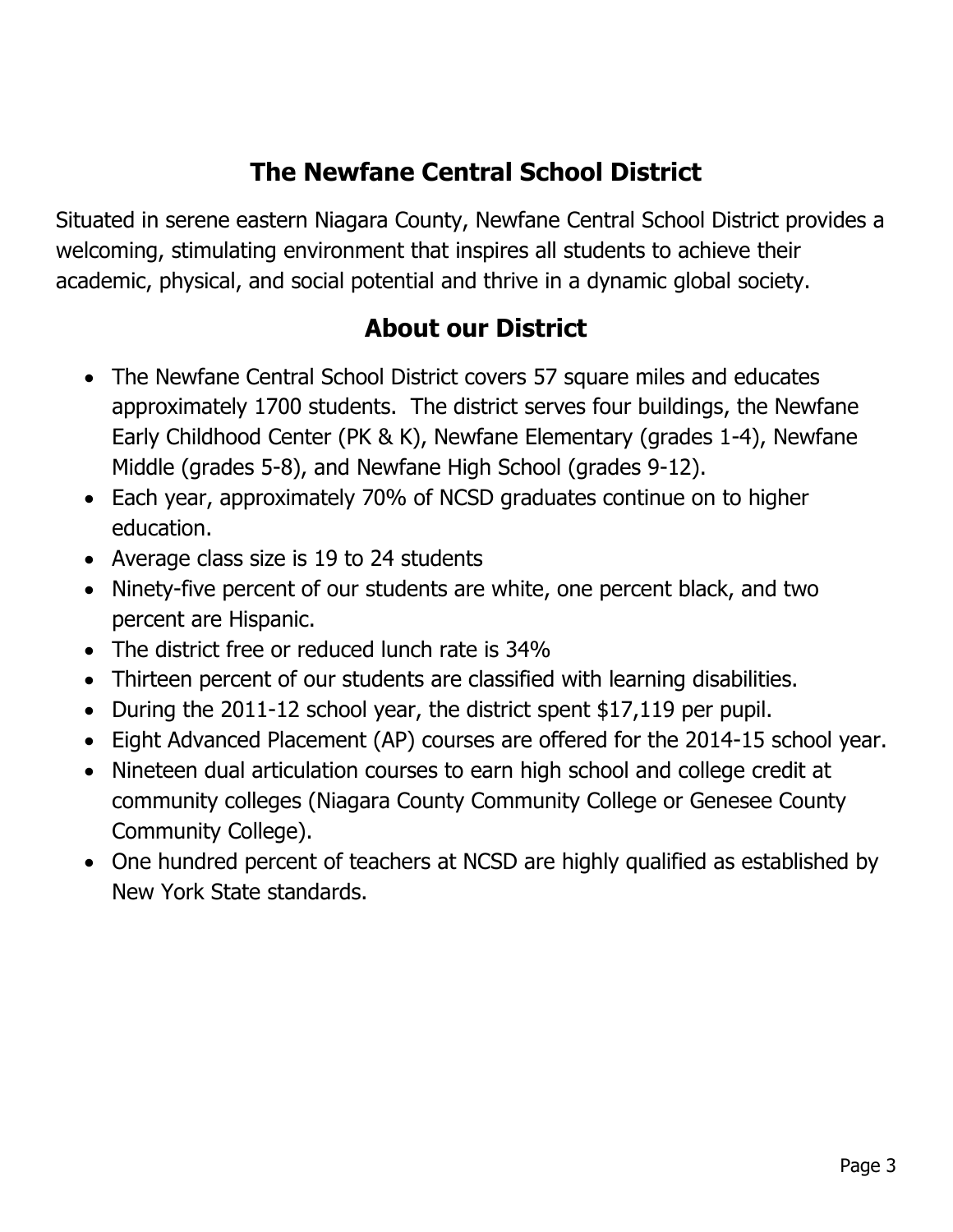# **School District Vision Statement**

Excellence  $\sim$  Equity  $\sim$  Environment

# **School District Mission Statement**

To develop and support a partnership which provides a positive climate encouraging all people in the Newfane School and Community to grow toward their highest potential.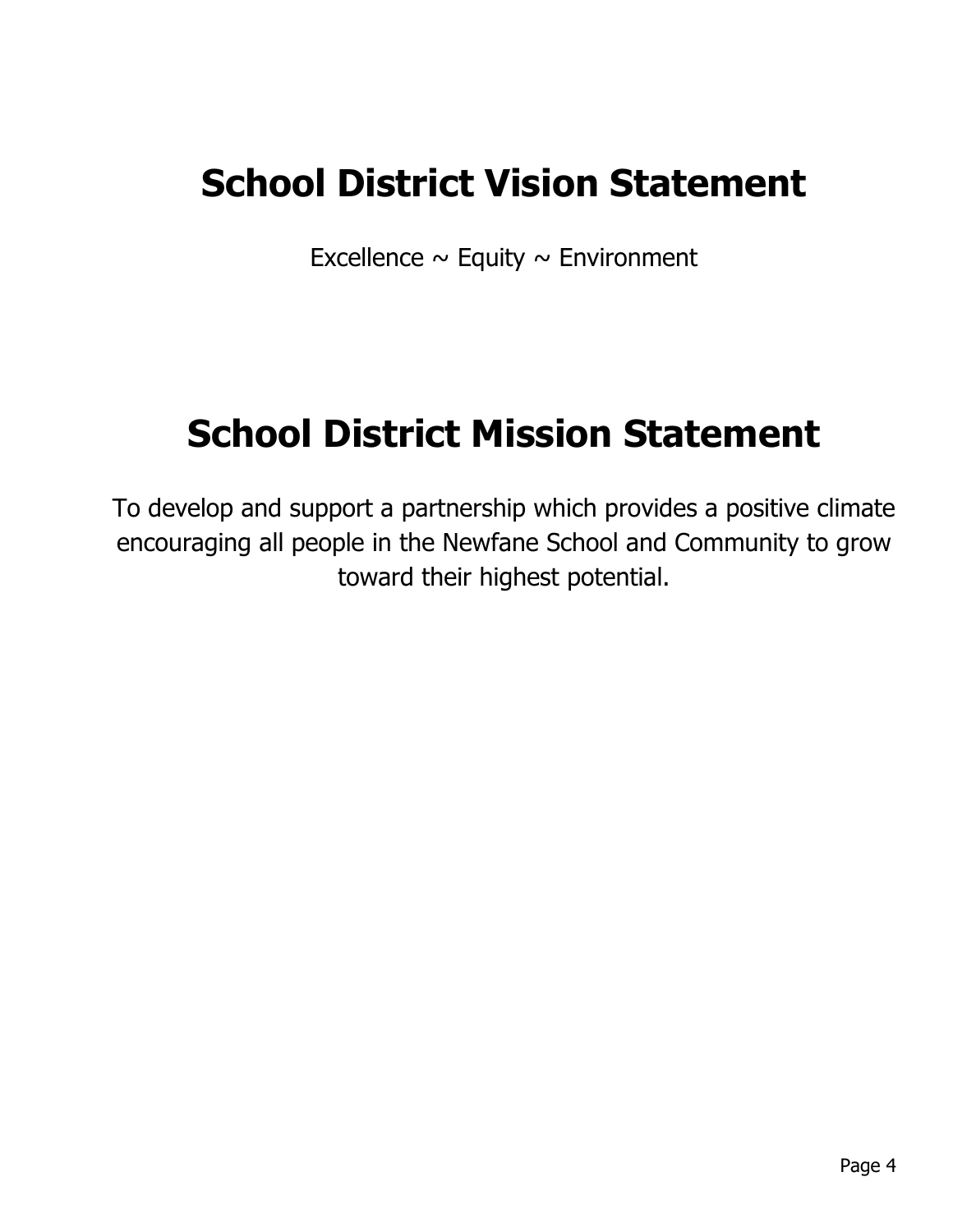# **School Counseling Program Statement**

The Newfane Central School District guidance department strives to provide support to maximize student potential and achievement for all students. We are committed to helping students to achieve their goals, become independent and contributing future citizens, and accept others in a diverse society. We expect students to graduate and be prepared to take responsibility for themselves in order to make a positive contribution to their community and society.

We provide assistance with …

- Course selections
- Career exploration
- College planning
- Conflict resolution
- Social and Emotional support
- Academic interventions
- Goal setting
- Developing a graduation plan
- Developing positive coping skills
- **Stress management techniques**

# School Year Hours

Monday to Friday: 7:30 a.m. to 3:30 p.m.

Parent/Guardian meetings may be scheduled by appointment

Summer Hours

By appointment

Phone: 716-778-6564

Fax: 716-778-6578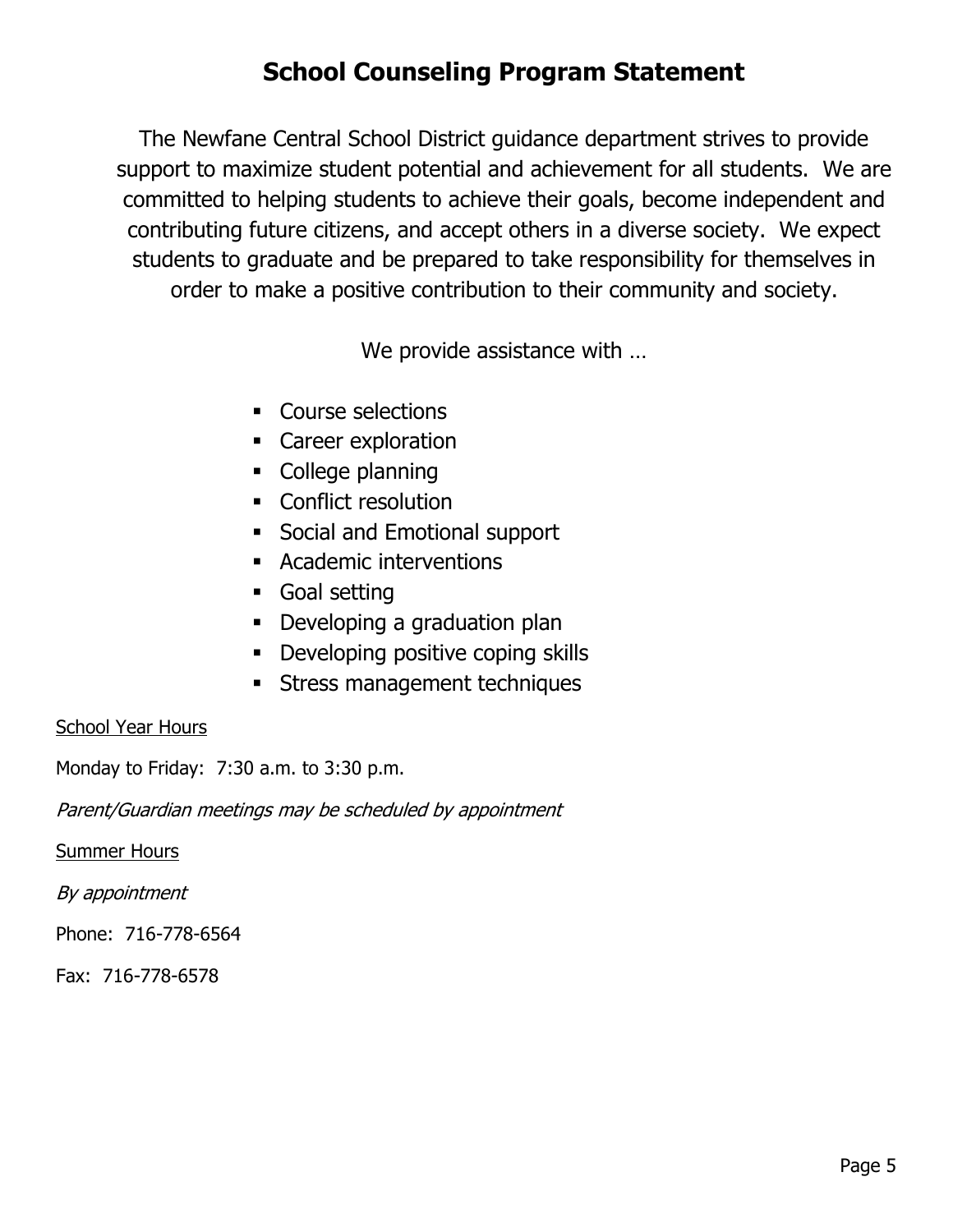# **District Guidance Goals**

Goal 1: Review each student's educational progress, career plans, and future plans annually.

Goal 2: Teach students about various careers and help them to develop career planning skills.

Goal 3: Provide advisory and individual or group assistance to enable students to benefit from the curriculum.

Goal 4: Provide advisory and individual or group assistance to help students develop and implement post-secondary educational and career plans.

Goal 5: Provide advisory and individual or group assistance for students who exhibit attendance problems.

Goal 6: Provide advisory and individual or group assistance for students who exhibit academic problems.

Goal 7: Provide advisory and individual or group assistance for students who exhibit behavioral and/or adjustment problems.

Goal 8: Encourage parental involvement in the educational process.

Goal 9: Educate students concerning the avoidance of child sexual abuse.

*\*These goals were taken directly from the Part 100.2 General School Requirements from the New York State Department of Education. Specific guidance program responsibilities are listed at the end of this annual plan and a complete listing of NYS regulations can be found at: http://www.p12.nysed.gov/part100/pages/1002.html*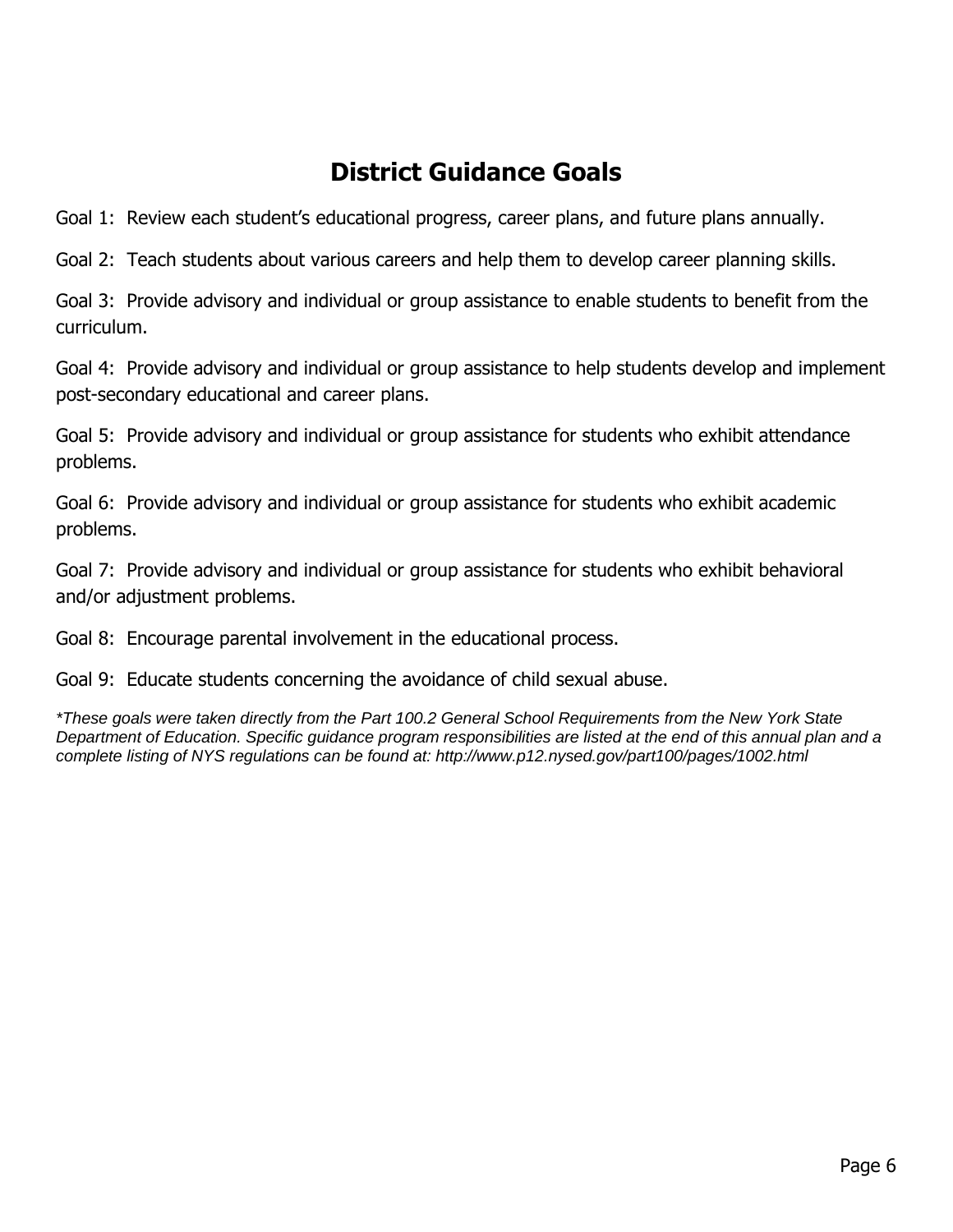| Goal 1: Review each student's educational progress, career plans, and future plans annually. |                                 |                                                                |                                                                                                  |                               |
|----------------------------------------------------------------------------------------------|---------------------------------|----------------------------------------------------------------|--------------------------------------------------------------------------------------------------|-------------------------------|
| <b>ACTIVITIES</b>                                                                            | <b>TARGET GROUP</b>             | <b>STAFF ASSIGNED</b>                                          | <b>OTHER RESOURCES</b>                                                                           | <b>DATES</b>                  |
| Report cards                                                                                 | Kindergarten through<br>grade 4 | Classroom teachers,<br>specials teachers,<br>resource teachers | Principal                                                                                        | Trimesters - every 60<br>days |
| Interim progress<br>reports                                                                  | Kindergarten through<br>grade 4 | Classroom teachers,<br>specials teachers,<br>resource teachers | Principal                                                                                        | Every 30 days                 |
| Career and future<br>planning portfolio                                                      |                                 |                                                                |                                                                                                  |                               |
| Career projects /<br>exploration                                                             |                                 |                                                                |                                                                                                  |                               |
| Interim five week<br>progress reports                                                        | Grades 5-12                     | Classroom teachers,<br>specials teachers,<br>resource teachers | Principal                                                                                        | 15, 25, 35 weeks              |
| Quarterly report<br>cards                                                                    | Grades 5-12                     | Classroom teachers,<br>specials teachers,<br>resource teachers | Principal                                                                                        | 10, 20, 30, and 40<br>weeks   |
| Course selection,<br>career goals, post-<br>secondary goals                                  | Grades 8-12                     | School counselor                                               | Principal                                                                                        | September to June             |
| New student<br>enrollment                                                                    | Grades K-12                     | School counselor<br>and/or principal                           |                                                                                                  | September to June             |
| Grade level planning<br>calendars                                                            | Grades 9-12                     | Counselors                                                     | Principal                                                                                        | July to August<br>(summer)    |
| Four year high school<br>plan                                                                | Grade 8                         | Counselors                                                     | Permanent record,<br>testing scores, course<br>selection, teacher<br>recommendations,<br>parents | March to May                  |
| Junior meetings to<br>review future plans                                                    | Grade 11                        | Counselor                                                      | Student records,<br>parents                                                                      | November to<br>December       |
| Senior meetings to<br>review future plans                                                    | Grade 12                        | Counselor                                                      | Student records                                                                                  | September to<br>October       |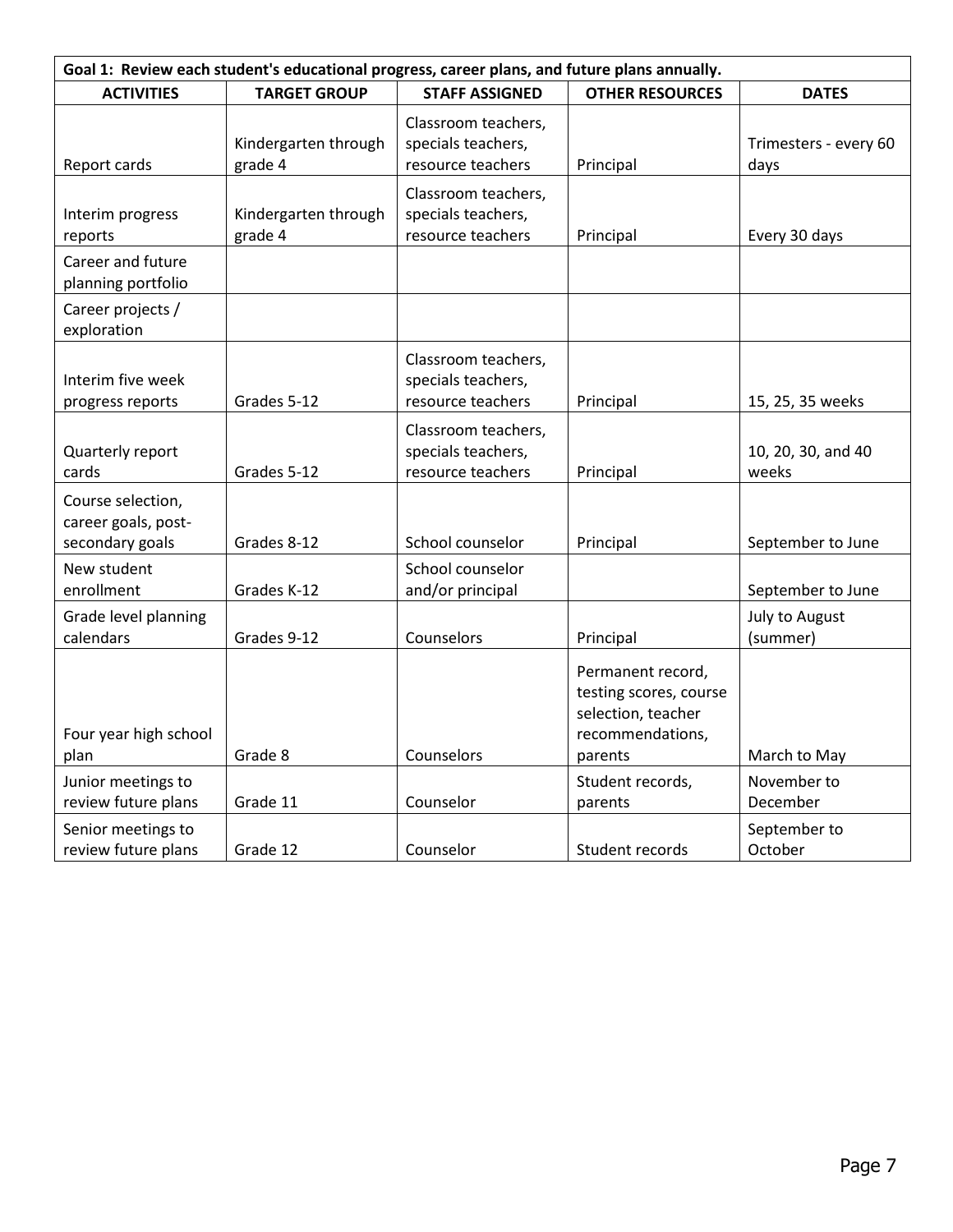| Goal 2: Teach students about various careers and help them develop career planning tools. |                                                    |                                                  |                        |                   |
|-------------------------------------------------------------------------------------------|----------------------------------------------------|--------------------------------------------------|------------------------|-------------------|
| <b>ACTIVITIES</b>                                                                         | <b>TARGET GROUP</b>                                | <b>STAFF ASSIGNED</b>                            | <b>OTHER RESOURCES</b> | <b>DATES</b>      |
| Field trips to local<br>businesses and<br>agencies                                        | PK / K - local farms                               | Early Childhood<br>teachers                      | Principal              | Fall              |
| Career unit                                                                               |                                                    |                                                  |                        |                   |
| Career exploration<br>unit                                                                |                                                    |                                                  |                        |                   |
| Interest inventory                                                                        | <b>Home and Careers</b>                            | H & C teacher                                    | Counselors             | Fall / Spring     |
| College awareness<br>day                                                                  |                                                    |                                                  |                        |                   |
| <b>Career Fair</b>                                                                        |                                                    |                                                  |                        |                   |
| <b>Potential business</b><br>project                                                      |                                                    |                                                  |                        |                   |
| Resume development                                                                        | <b>Careers and Financial</b><br>Awareness students | CFA teacher                                      | English teachers       | Fall / Spring     |
| <b>BOCES visit</b>                                                                        | 8th graders                                        | Counselors                                       | Principal              | Spring            |
| Resume writing                                                                            | <b>Careers and Financial</b><br>Awareness students | CFA teacher, AVID<br>teacher, English<br>teacher |                        | September to June |
| Career immersion day                                                                      |                                                    |                                                  |                        |                   |
| O-N BOCES visitation                                                                      | Sophomores                                         | Counselors                                       |                        |                   |
| Mock interviews                                                                           | <b>Careers and Financial</b><br>Awareness students | CFA teacher and<br>counselors                    |                        | Fall / Spring     |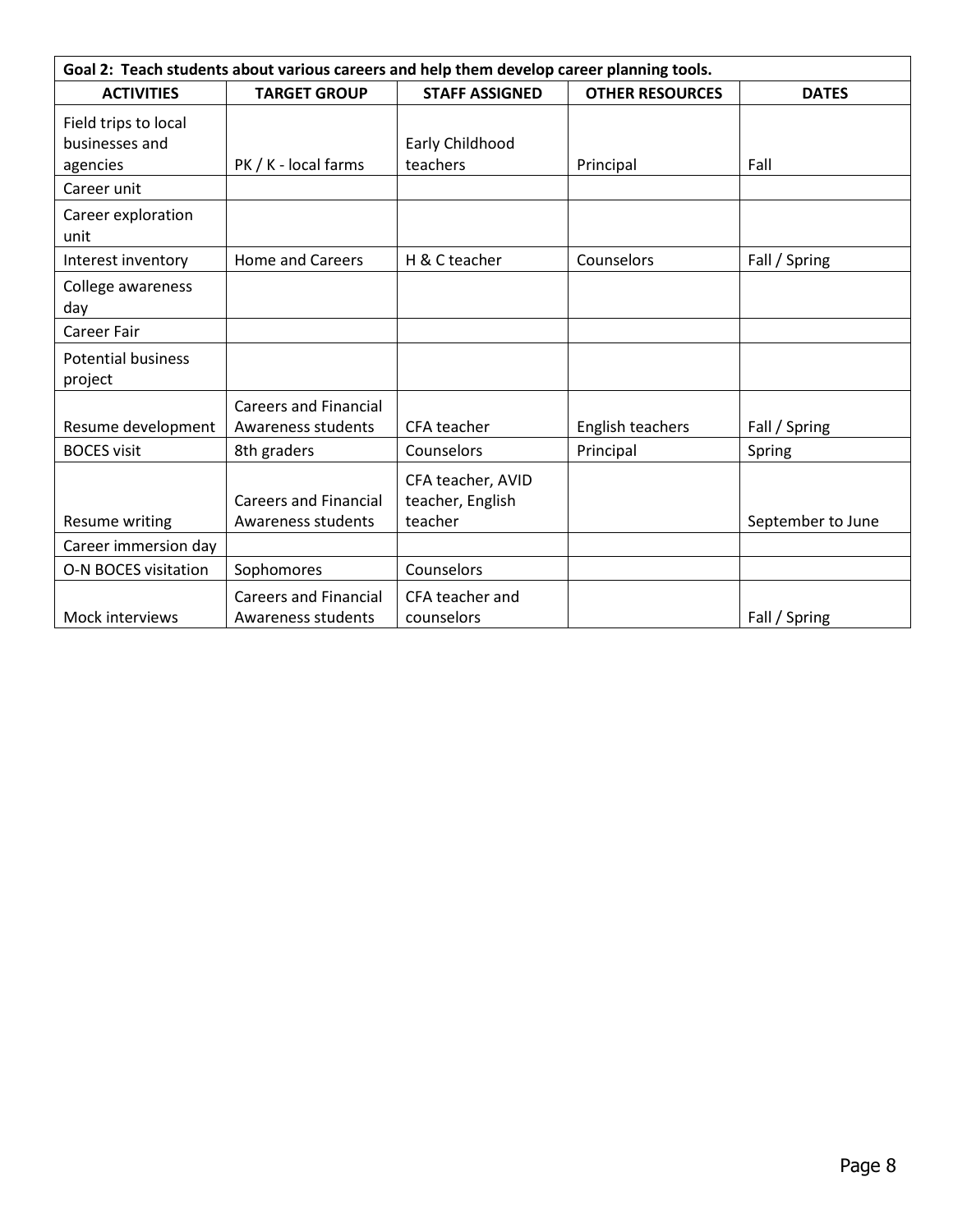| Goal 3: Provide advisory and individual or group assistance to enable students to benefit from the curriculum. |                                      |                                                                           |                                                                 |                                   |
|----------------------------------------------------------------------------------------------------------------|--------------------------------------|---------------------------------------------------------------------------|-----------------------------------------------------------------|-----------------------------------|
| <b>ACTIVITIES</b>                                                                                              | <b>TARGET GROUP</b>                  | <b>STAFF ASSIGNED</b>                                                     | <b>OTHER RESOURCES</b>                                          | <b>DATES</b>                      |
| Individual counseling                                                                                          | Referred / selected<br>students K-12 | Counselors, OT, PT,<br><b>Speech Therapists</b>                           | School Psychologist -<br>may be assigned in<br><b>IEP</b>       | September to June                 |
| Group counseling                                                                                               | Referred / selected<br>students K-12 | Counselors, OT, PT,<br><b>Speech Therapists</b>                           | School Psychologist -<br>may be assigned in<br><b>IEP</b>       | September to June                 |
| Referral to SST                                                                                                | Referred students K-<br>12           | Teacher(s), parent(s),<br>counselor, school<br>psychologist,<br>principal | Speech therapist, OT,<br>PT, reading or math<br>specialists     | As necessary<br>September to June |
| Referral to CSE                                                                                                | Referred students K-<br>12           | Teacher(s), parent(s),<br>counselor, school<br>psychologist,<br>principal | Speech therapist, OT,<br>PT, reading or math<br>specialists     | As necessary<br>September to June |
| Orientation activity<br>for new students                                                                       | Grades 5-12                          | Counselor                                                                 | Principal                                                       | September to June                 |
| Consultation with<br>teacher to support<br>child                                                               | Grades PK-4                          | Classroom teacher                                                         | Principal                                                       | September to June                 |
| <b>Academic Recovery</b><br>Plans for students<br>failing one or more<br>subjects                              | Grades 5-8                           | Counselors                                                                | Classroom teachers,<br>Principal, SST                           | September to June                 |
| Referral for RTI<br>services                                                                                   | Selected students<br>grades K-8      | Classroom teachers,<br>school counselor                                   | School psychologist,<br>OT, PT, reading or<br>math specialists  | September to June                 |
| Homework club /<br>Afterschool support                                                                         | Selected students<br>grades 5-8      | Classroom teachers,<br>principals                                         |                                                                 | September to June                 |
| 5th Grade Promotion                                                                                            | Rising 5th graders                   | Principal, counselors,<br>teachers                                        | High school top<br>achievers<br>(Valedictorian &<br>Salutorian) | May - June                        |
| Orientation to 6th<br>grade                                                                                    | Rising 5th graders                   | Principals, counselors                                                    |                                                                 | June                              |
| <b>Transition activities</b><br>for rising 5th graders                                                         | Rising 5th graders                   | Principals, counselors                                                    | 6th grade teachers                                              | June                              |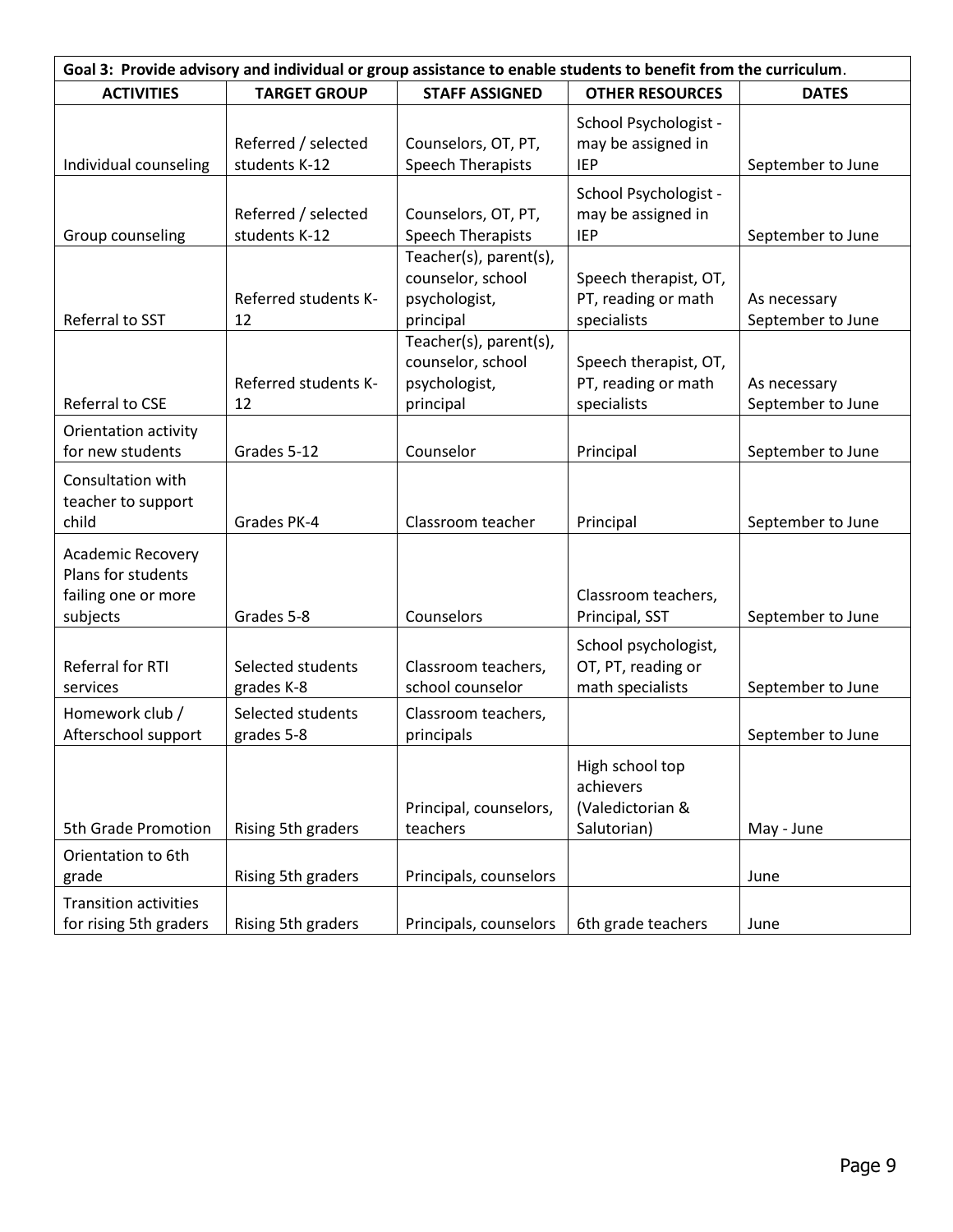| Goal 3: Provide advisory and individual or group assistance to enable students to benefit from the curriculum. |                                                              |                                                                                     |                                           |                           |
|----------------------------------------------------------------------------------------------------------------|--------------------------------------------------------------|-------------------------------------------------------------------------------------|-------------------------------------------|---------------------------|
| <b>ACTIVITIES</b>                                                                                              | <b>TARGET GROUP</b>                                          | <b>STAFF ASSIGNED</b>                                                               | <b>OTHER RESOURCES</b>                    | <b>DATES</b>              |
| Middle School grade<br>level orientations                                                                      | Students & families of<br>rising 5th, 6th and 7th<br>graders | Principals, counselors,<br>teachers                                                 |                                           | August                    |
| 8th grade moving up<br>celebration                                                                             | Rising 8th graders                                           | Principals, counselors                                                              |                                           | June                      |
| Freshman orientation                                                                                           | Rising 8th graders<br>and parents                            | Principals, counselors,<br><b>School Resource</b><br>Officer, faculty<br>volunteers | Office staff to assist                    | August                    |
| Individual course<br>selection meetings                                                                        | Grades 8-11 and<br>parents as necessary                      | Counselors                                                                          | Course curriculum<br>guide                | January to March          |
| <b>NCCC Course</b><br><b>Offerings Meeting</b>                                                                 | HS students/parents<br>enrolled in courses                   | Counselors                                                                          | Course curriculum<br>guide                | September & January       |
| How to fund college<br>night                                                                                   | All HS students &<br>parents                                 | Counselors                                                                          | Various speakers                          | December                  |
| <b>College Visitations</b>                                                                                     | Juniors & Seniors                                            | Counselors                                                                          | NCCC, Buffalo<br><b>Convention Center</b> | November                  |
| AP course visits                                                                                               | Rising 10th & 11th<br>graders                                | Counselors and AP<br>teachers                                                       |                                           | January, February         |
| Add / Drop course                                                                                              | HS students                                                  | Counselors                                                                          |                                           | First week of<br>semester |
| Review of struggling<br>students                                                                               | All students 6-12                                            | Counselors                                                                          | Data from report<br>cards, interims       | Every five weeks          |
| Academic<br>Recognitions                                                                                       | 6-12 ceremonies to<br>recognize high<br>achievements         | Counselors and<br>principals                                                        | Teacher<br>recommendations                | June                      |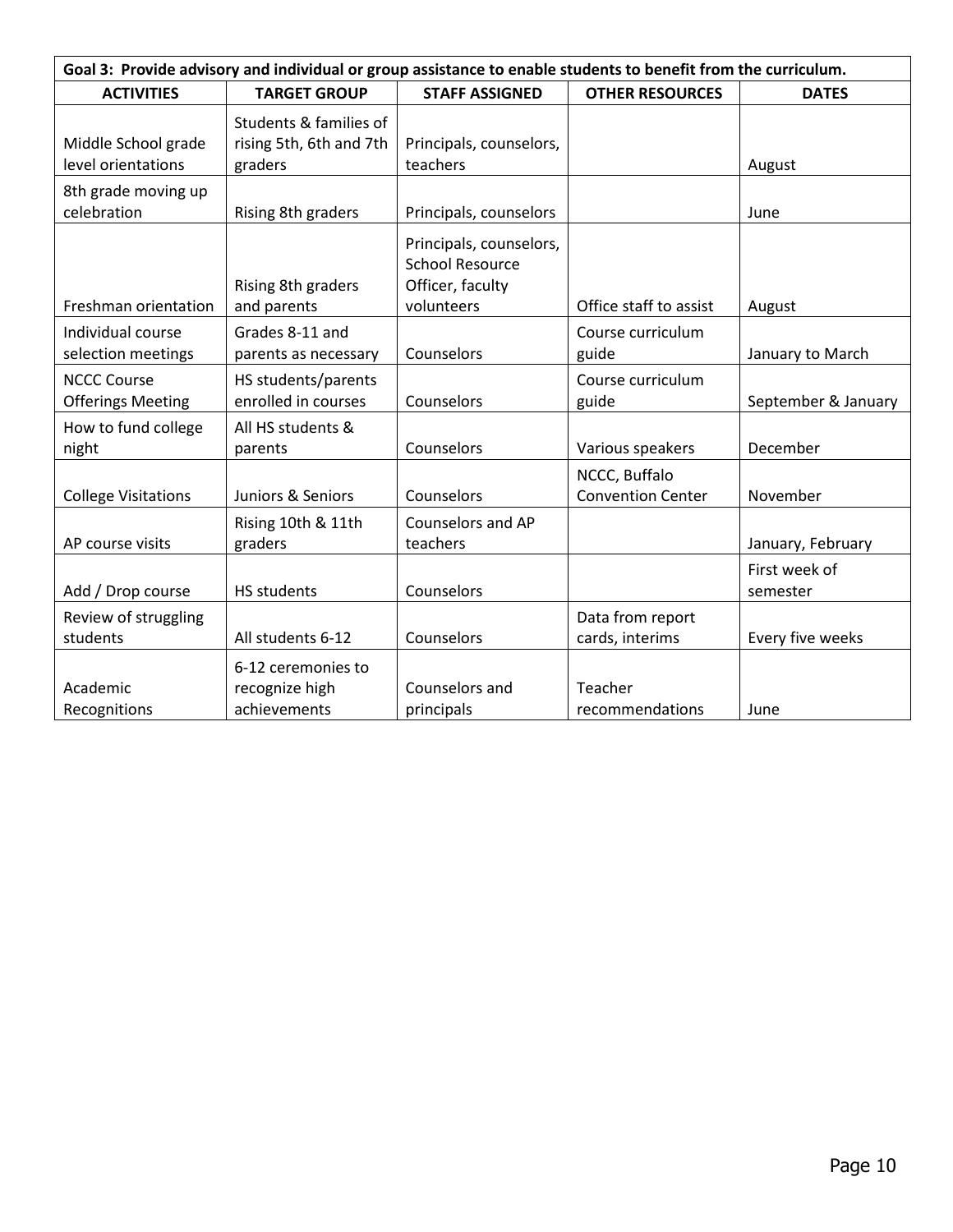| educational and career plans.           |                                  |                       | Goal 4: Provide advisory and individual or group assistance to help students develop and implement post-secondary |                   |
|-----------------------------------------|----------------------------------|-----------------------|-------------------------------------------------------------------------------------------------------------------|-------------------|
| <b>ACTIVITIES</b>                       | <b>TARGET GROUP</b>              | <b>STAFF ASSIGNED</b> | <b>OTHER RESOURCES</b>                                                                                            | <b>DATES</b>      |
| Career and future<br>planning portfolio |                                  |                       |                                                                                                                   |                   |
| Individual conference<br>with students  | 5-8 students                     | Counselors            | Faculty                                                                                                           | September to June |
| Small group<br>counseling               | 5-8 students                     | Counselors            | Faculty                                                                                                           | September to June |
| College<br>representative visits        | 9-12 students                    | Counselors            | College<br>representatives                                                                                        | September to June |
| Financial aid<br>workshop               | Grade 11 students<br>and parents | Counselors            | College<br>representatives                                                                                        | January           |
| <b>PLAN Exam</b>                        | All sophomores                   | Counselors            | Faculty                                                                                                           | January           |
| <b>PSAT Exam</b>                        | 10th & 11th graders              | Counselors            | Faculty                                                                                                           | October           |
| <b>SAT Exam</b>                         | 11th & 12th graders              | Counselors            | Faculty                                                                                                           | October           |
| College application<br>workshop         | 11th graders                     | ELA / AVID teachers   | counselors                                                                                                        | October - January |
| College essay<br>workshop               | 11th graders                     | ELA / AVID teachers   | counselors                                                                                                        | October - January |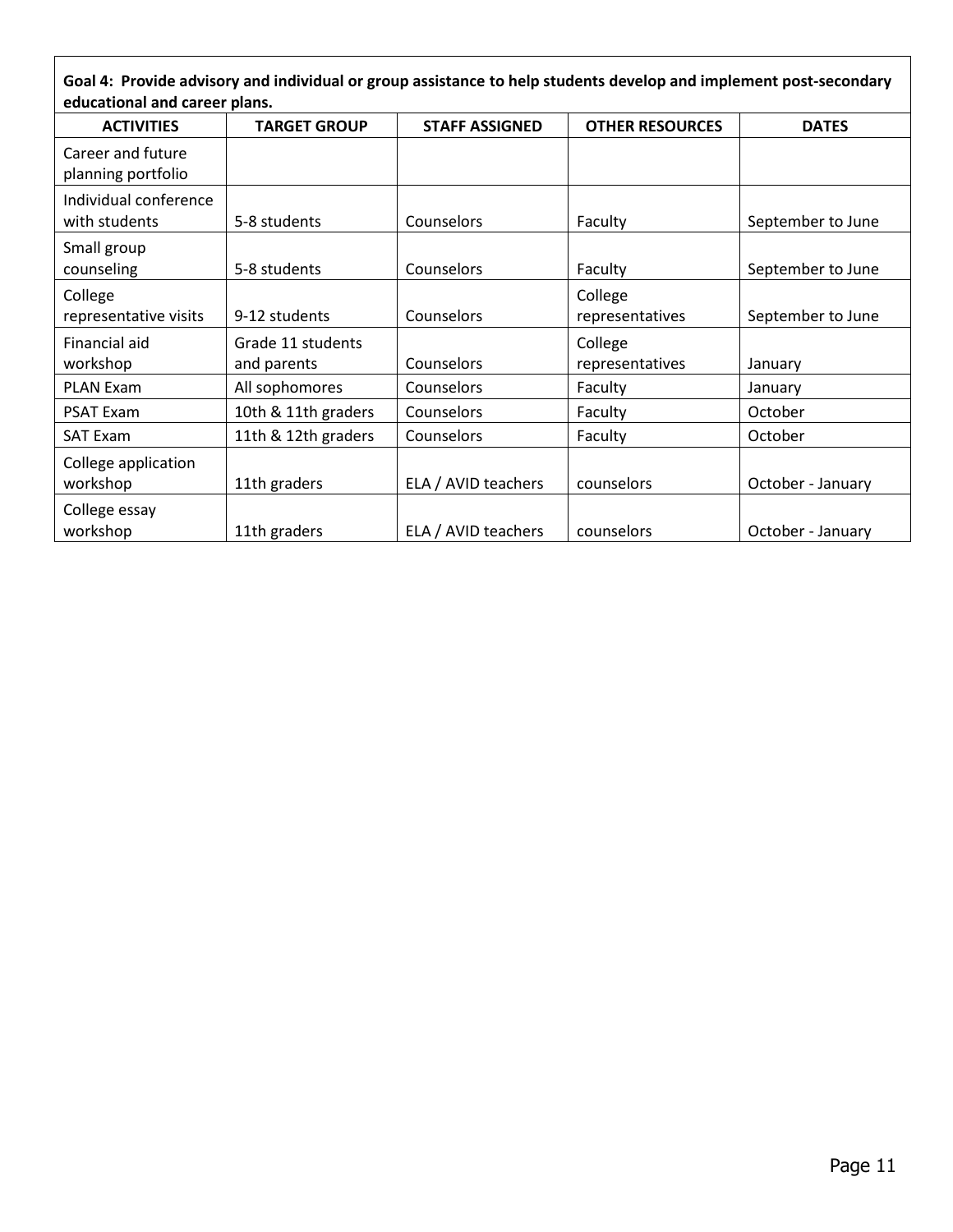| Goal 5: Provide advisory and individual or group assistance to students who exhibit attendance problems. |                                                                     |                       |                                              |                                                      |
|----------------------------------------------------------------------------------------------------------|---------------------------------------------------------------------|-----------------------|----------------------------------------------|------------------------------------------------------|
| <b>ACTIVITIES</b>                                                                                        | <b>TARGET GROUP</b>                                                 | <b>STAFF ASSIGNED</b> | <b>OTHER RESOURCES</b>                       | <b>DATES</b>                                         |
| Review all attendance<br>policies with faculty<br>prior to their review                                  |                                                                     |                       | Attendance policies,<br>grade level          |                                                      |
| with students                                                                                            | All faculty                                                         | Principals            | handbooks                                    | September                                            |
| Distribute handbooks<br>to parents                                                                       | K-12 parents                                                        | Principals            | Clerical, student<br>handbook                | September                                            |
| Parent / Guardian<br>conferences                                                                         | Parents / Guardians<br>of students showing<br>attendance issues     | Principals            | Counselors, teachers                         | September to June                                    |
| Home visits                                                                                              | Visitation to home of<br>students with chronic<br>absentee patterns | Counselor             | <b>School Resource</b><br>Officer, Principal | September to June                                    |
| <b>SST Meeting</b>                                                                                       | Students with chronic<br>absenteeism                                | Principal             | Faculty, counselors                          | September to June                                    |
| Individual counseling                                                                                    | Targeted students                                                   | Counselor             | PT, OT, faculty, school<br>psychologist      | September to June -<br>as recommended on<br>IEP, 504 |
| Group counseling                                                                                         | Targeted students                                                   | Counselor             | PT, OT, faculty, school<br>psychologist      | September to June -<br>as recommended on<br>IEP, 504 |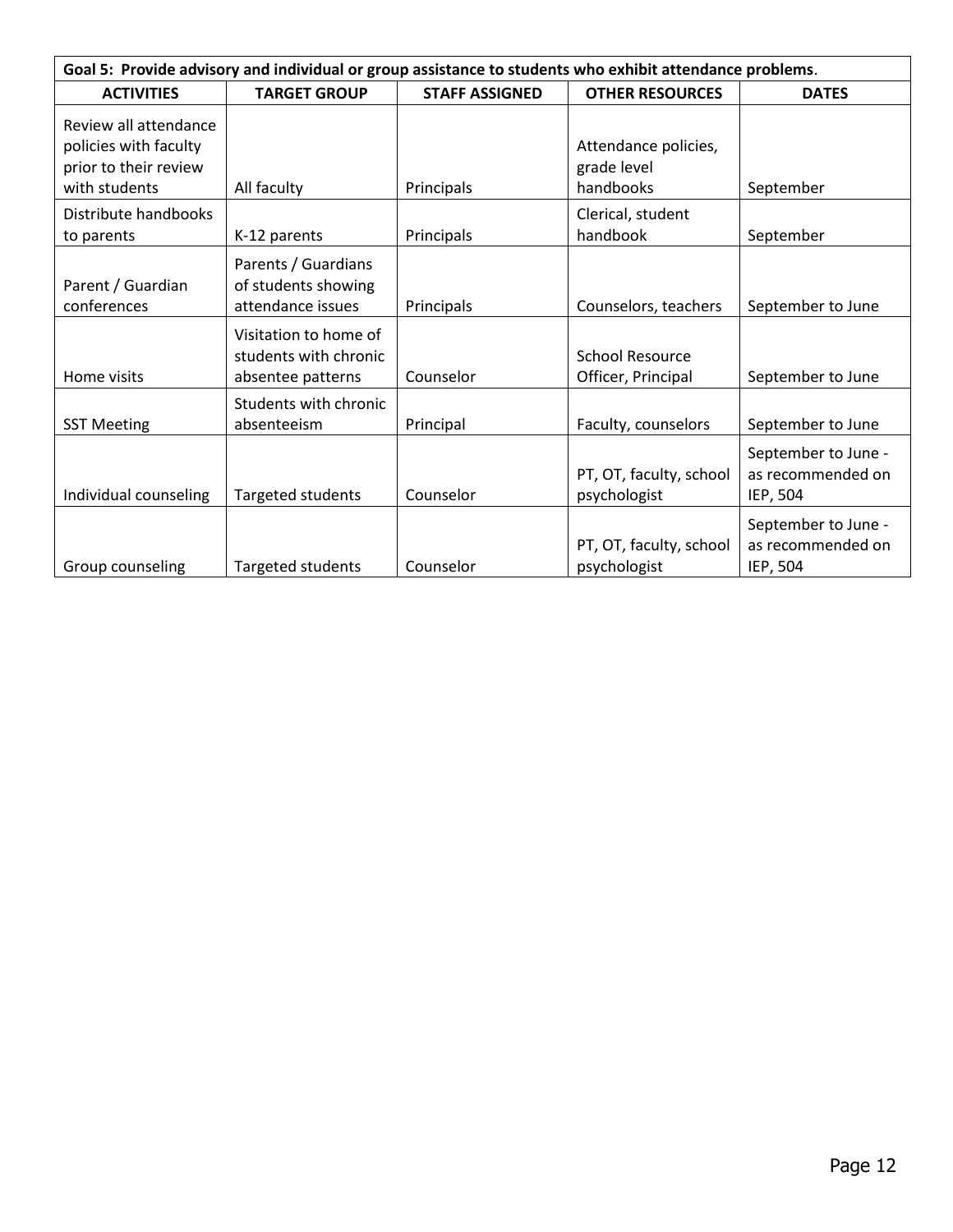| Goal 6: Provide advisory and individual or group assistance to students who exhibit academic problems. |                                                    |                                                                                                             |                                                                                                                      |                                          |
|--------------------------------------------------------------------------------------------------------|----------------------------------------------------|-------------------------------------------------------------------------------------------------------------|----------------------------------------------------------------------------------------------------------------------|------------------------------------------|
| <b>ACTIVITIES</b>                                                                                      | <b>TARGET GROUP</b>                                | <b>STAFF ASSIGNED</b>                                                                                       | <b>OTHER RESOURCES</b>                                                                                               | <b>DATES</b>                             |
| Individual counseling                                                                                  | Identified students<br>grades K-12                 | Counselors or school<br>pyschologist                                                                        | Teacher and principal                                                                                                | September to June                        |
| Group counseling                                                                                       | Identified students<br>grades K-12                 | Counselors or school<br>pyschologist                                                                        | Teacher and principal                                                                                                | September to June                        |
| AIS classes / RTI                                                                                      | Identified students<br>grades K-12                 | <b>Teachers</b>                                                                                             | Results of state<br>assessments, STAR,<br>pre-tests, post-tests,<br>teacher observations,<br>multiple measures       | September to June                        |
| <b>SST meetings</b>                                                                                    | Identified students<br>grades K-12                 | Classroom teacher,<br>counselor, school<br>psychologist, reading<br>and math specialists                    | Parents, principals                                                                                                  | September to June                        |
| RTI Services in<br>reading, math and<br>writing                                                        | Grades K-8                                         | Classroom teacher,<br>counselor, school<br>psychologist, reading<br>and math specialists                    | Principal                                                                                                            | September to June                        |
| <b>Parent Conferences</b>                                                                              | Parents of struggling<br>students                  | Principal, classroom<br>teacher, school<br>psychologist,<br>counselor, reading<br>and/or math<br>specialist | OT, PT, Speech<br>therapist                                                                                          | September to June                        |
| Summer school                                                                                          | Students in grades 5-<br>12                        | Counselors                                                                                                  | Clerical                                                                                                             | July and August                          |
| Support classes for<br>identified students                                                             | <b>Students with IEPs</b>                          | Special education<br>teacher, Instructional<br>Aides, OT, PT, Speech<br>Therapist, special<br>area teachers | Individualized<br><b>Education Plan</b>                                                                              | September to June                        |
| Extracurricular<br><b>Eligibility Contract</b>                                                         | Students who<br>participate in<br>extracurriculars | Counselors, athletic<br>director, club and<br>activity advisors                                             | Interim and report<br>card marks                                                                                     | Quarterly                                |
| Review of academic<br>progress reports (e.g.,<br>interims & report<br>cards)                           | 5-12 students                                      | Counselors                                                                                                  | Interim and report<br>card marks                                                                                     | After each interim<br>and marking period |
| Failure lists to<br>determine students<br>at risk for graduation                                       | Identified 12th grade<br>students                  | Counselors                                                                                                  | At risk lists as<br>generated by eSchool<br>demonstrating either<br>credit deficiency or<br>Regents exam<br>shortage | September to June                        |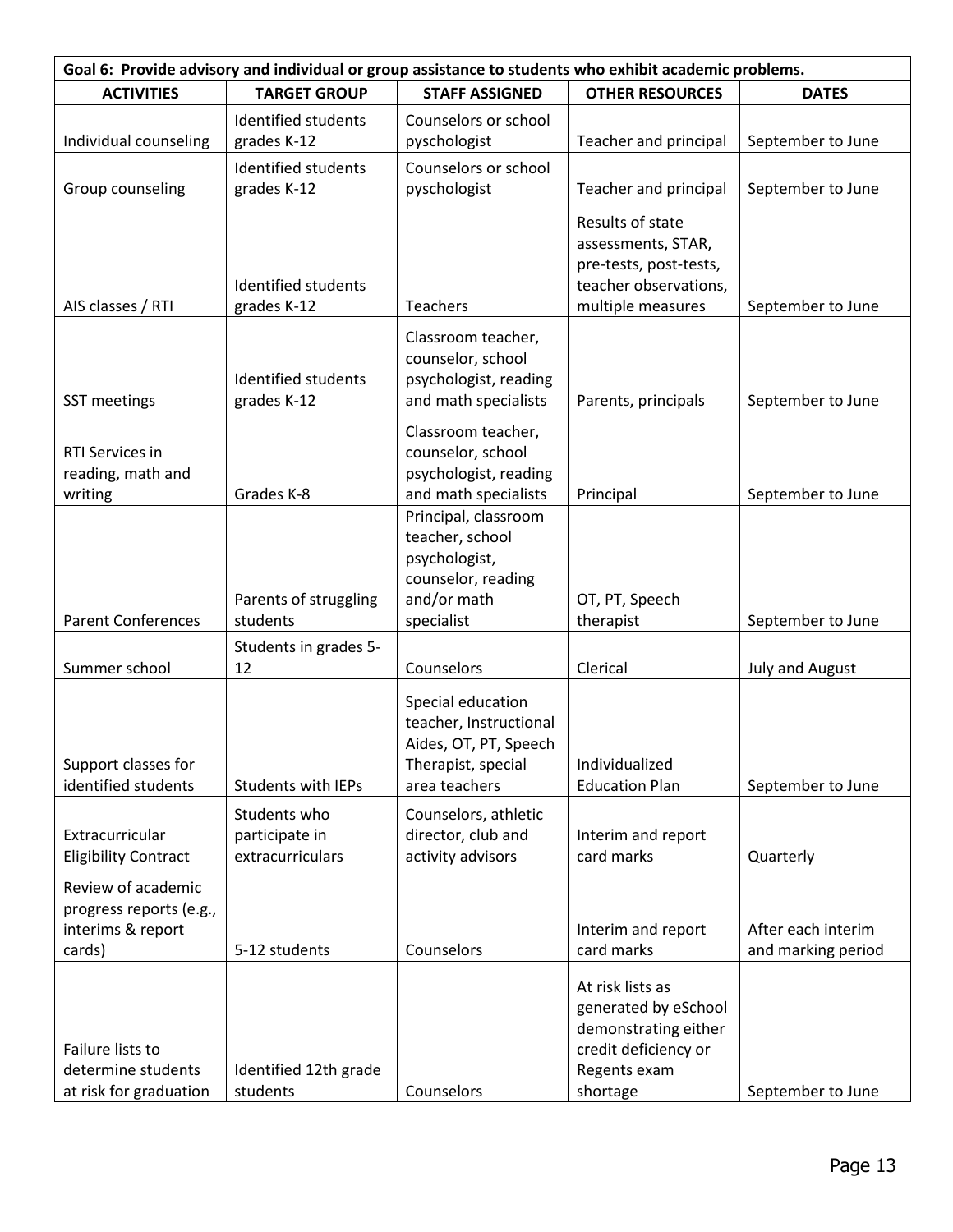**Goal 7: Provide advisory and individual or group assistance to students who exhibit behavioral and/or adjustment problems.**

| <b>ACTIVITIES</b>                               | <b>TARGET GROUP</b>                       | <b>STAFF ASSIGNED</b>                                                                                       | <b>OTHER RESOURCES</b>                                                 | <b>DATES</b>      |
|-------------------------------------------------|-------------------------------------------|-------------------------------------------------------------------------------------------------------------|------------------------------------------------------------------------|-------------------|
| Individual counseling                           | Identified students<br>grades K-12        | Counselors or school<br>psychologist                                                                        | Teacher and principal                                                  | September to June |
| SST referral                                    | <b>Identified students</b><br>grades K-12 | Counselor, school<br>psychologist, faculty,<br>therapists (OT, PT,<br>Speech), principal                    | Provide support as<br>necessary                                        | September to June |
| Teacher and/or Grade<br>Level meeting           | <b>Identified students</b><br>grades K-12 | School psychologist,<br>counselor, teachers,<br>principal                                                   | student referrals                                                      | September to June |
| Behavioral<br><b>Intervention Plan</b><br>(BIP) | <b>Identified students</b><br>grades K-12 | School psychologist,<br>counselor, teacher                                                                  |                                                                        | September to June |
| <b>Parent Conferences</b>                       | Parents of struggling<br>students         | Principal, classroom<br>teacher, school<br>psychologist,<br>counselor, reading<br>and/or math<br>specialist | OT, PT, Speech<br>therapist                                            | September to June |
| Summer school                                   | Students in grades 5-<br>12               | Counselors                                                                                                  | Clerical                                                               | July and August   |
| Referral to outside<br>agency                   | <b>Identified students</b><br>grades K-12 | School psychologist,<br>counselor, principal,                                                               | Attendance, progress<br>reports,<br>Superintendent<br>Hearing referral | September to June |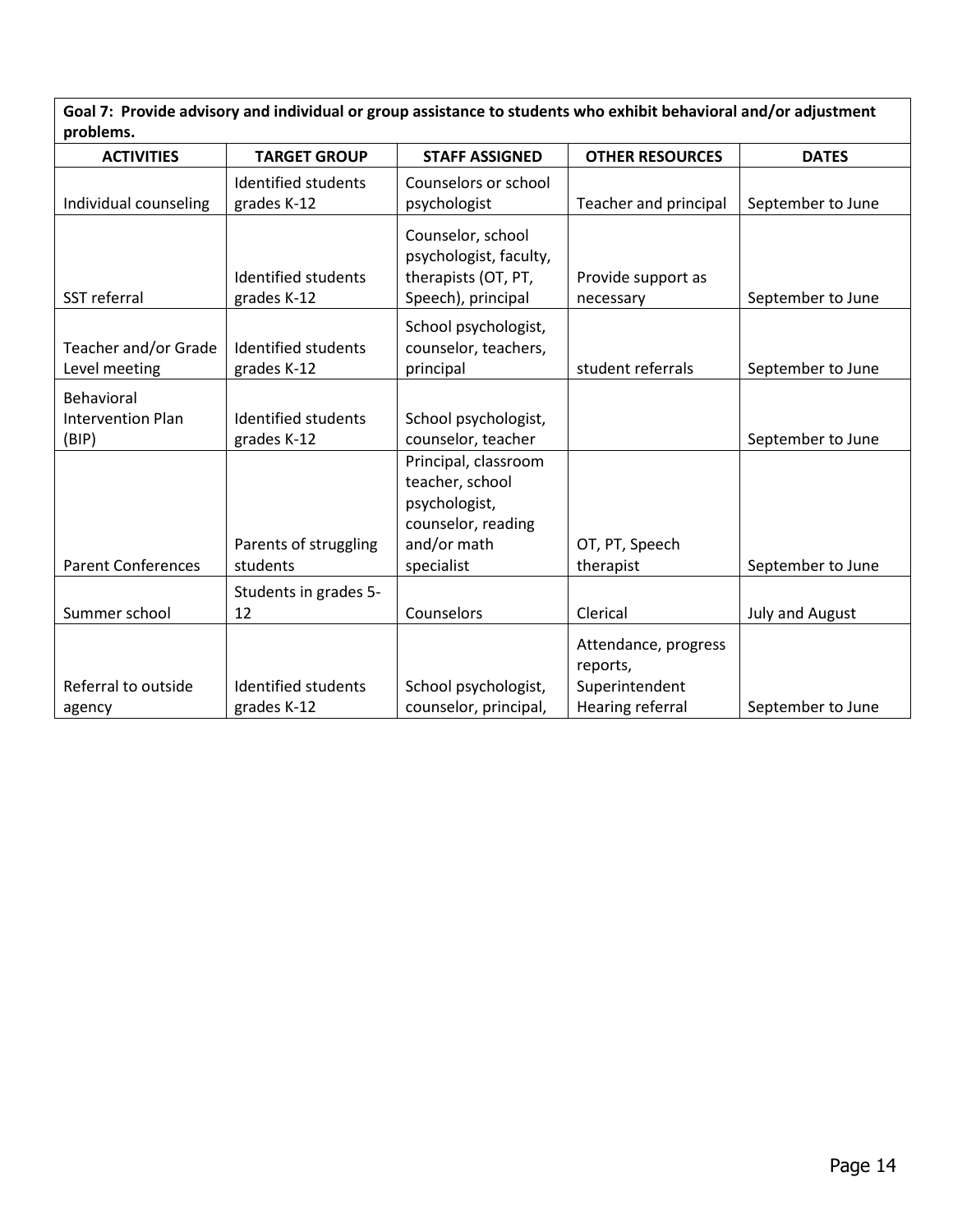| Goal 8: Encourage parental involvement in the educational process. |                     |                                       |                              |                                                                 |  |
|--------------------------------------------------------------------|---------------------|---------------------------------------|------------------------------|-----------------------------------------------------------------|--|
| <b>ACTIVITIES</b>                                                  | <b>TARGET GROUP</b> | <b>STAFF ASSIGNED</b>                 | <b>OTHER RESOURCES</b>       | <b>DATES</b>                                                    |  |
| <b>Classroom folders</b><br>describing classroom<br>procedures     | kindergarten        | Faculty                               | Clerical support             | August                                                          |  |
| Letters sent home to<br>all parents/guardians                      | Grades 1-4          | Faculty                               | Clerical support             | July                                                            |  |
| Articles in monthly<br>newsletters                                 | kindergarten        | Faculty                               | Clerical support             | Monthly                                                         |  |
| Transition<br><b>Orientations</b>                                  | Parents & guardians | Principals, counselors                | <b>Faculty volunteers</b>    | June - September                                                |  |
| Open House Events                                                  | Parents & guardians | Principals, faculty,<br>counselors    | PTSA volunteers              | September                                                       |  |
| Parent-teacher<br>conferences                                      | Parents & guardians | Faculty, counselors,<br>support staff | Report cards, RTI<br>updates | November -<br>December, individual<br>conferences<br>thereafter |  |
| eSchool Parent Portal                                              | Parents & guardians | Grade 5-12 faculty                    | Parent request form          | Annual                                                          |  |
| School webpages                                                    | Parents & guardians | Principals, clerical,<br>counselors   | Updated regularly            | Ongoing                                                         |  |
| Curriculum guides                                                  | Parents & guardians | Counselors, principal                 | Reviewed annually            | Annual                                                          |  |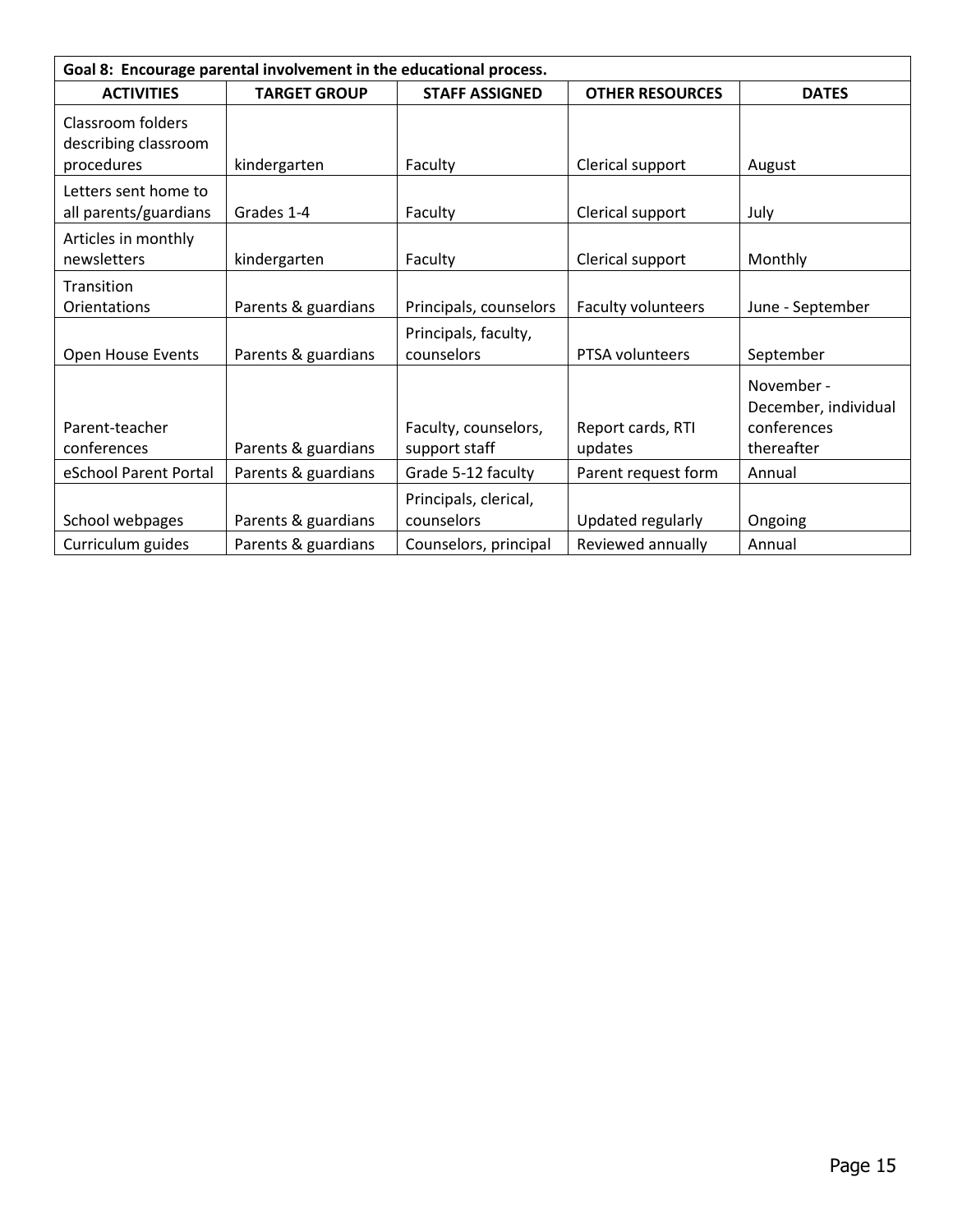| Goal 9: Educating students concerning the avoidance of child sexual abuse (k-6). |                       |                                      |                                                    |                   |  |
|----------------------------------------------------------------------------------|-----------------------|--------------------------------------|----------------------------------------------------|-------------------|--|
| <b>ACTIVITIES</b>                                                                | <b>TARGET GROUP</b>   | <b>STAFF ASSIGNED</b>                | <b>OTHER RESOURCES</b>                             | <b>DATES</b>      |  |
| Classroom lessons -<br>assertiveness training                                    | All students K-4      | Classroom teachers                   | School Resource<br>Officer                         | September to June |  |
| Health and Safety<br>curriculum                                                  | Students grades 5-6   | Classroom teachers                   |                                                    | September to June |  |
| Dignity for All<br><b>Students</b><br>presentation                               | All faculty and staff | Director of Pupil<br><b>Services</b> | Opening day<br>presentation                        | September         |  |
| <b>Individual Counseling</b>                                                     | Identified students   | School psychologist,<br>counselors   | Referrals to outside<br>agencies as<br>appropriate | September to June |  |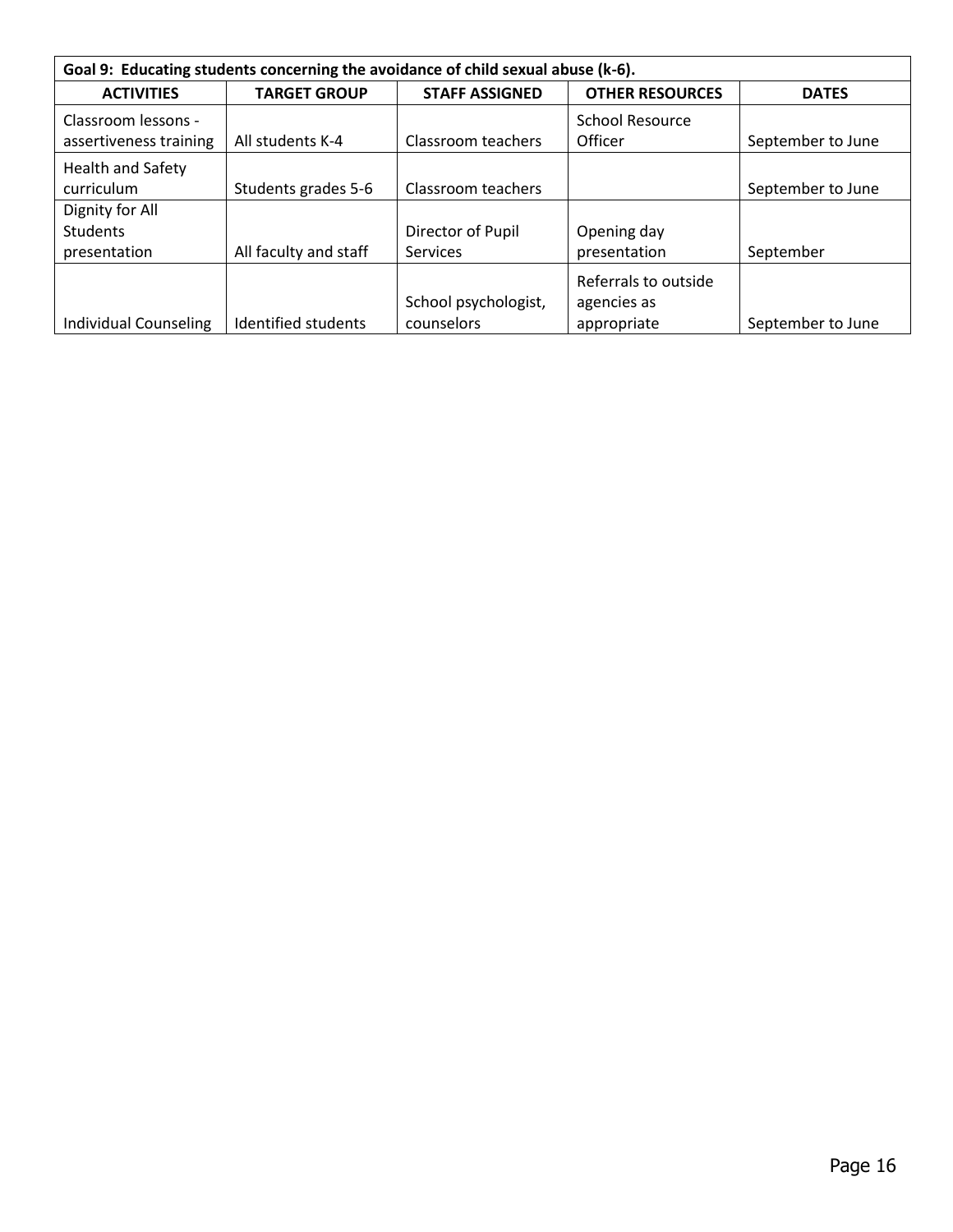# **Glossary of Terminology**

504: Section 504 of the Vocational rehabilitation Act of 1973

AIS: Academic Intervention Services

BIP: Behavior Intervention Plan

CDOS: Career Development Occupational Studies

FBA: Functional Behavioral Assessment

FERPA: Family Educational Rights and Privacy Act

IEP: Individualized Education Plan

NYSSCA: New York State School Counselor Association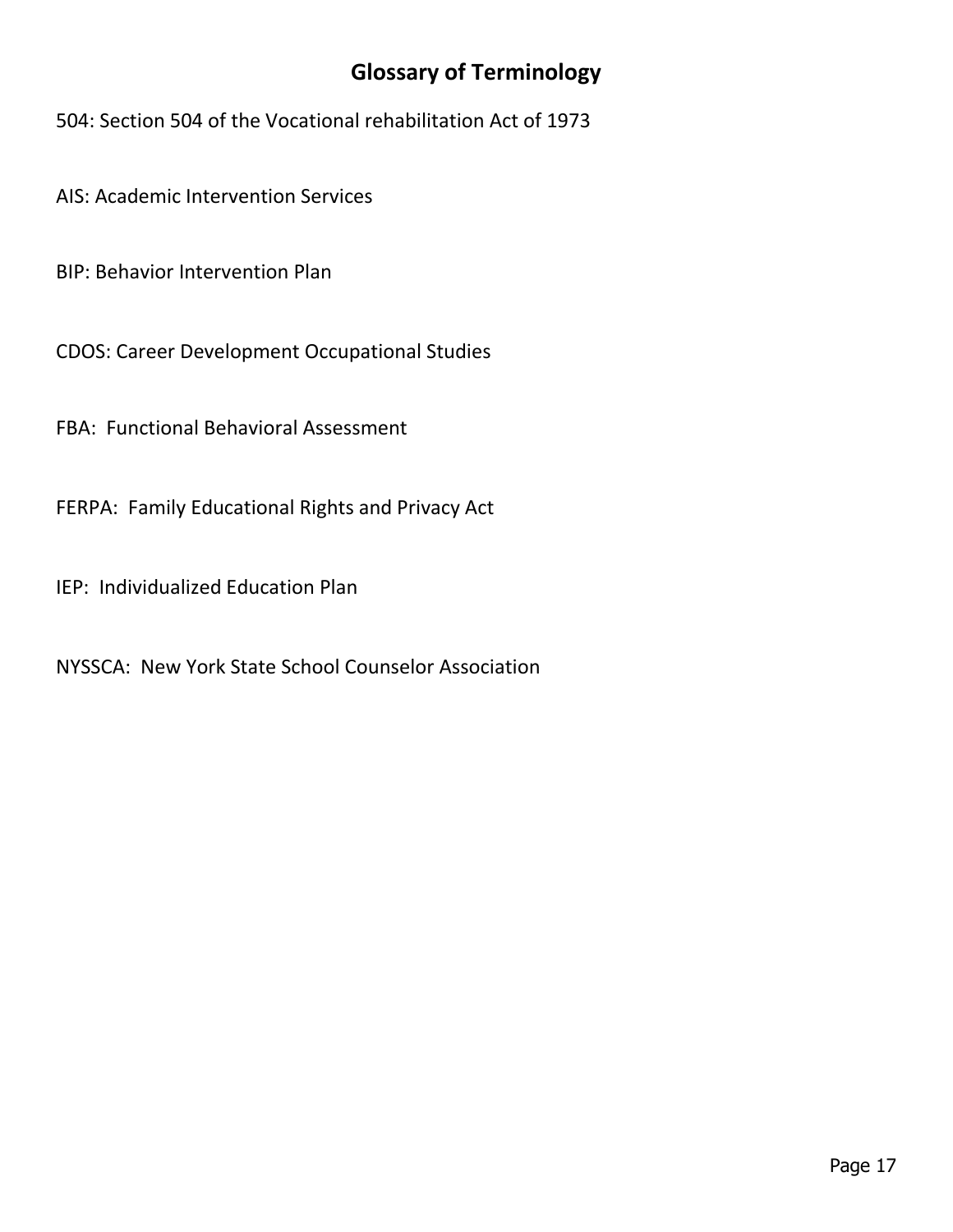# NYSED Section 100.2

#### **Guidance programs**

- 1. Public schools. Each school district shall have a guidance program for all students.
	- i. In grades K-6, the program shall be designed in coordination with the teaching staff to prepare students to participate effectively in their current and future educational programs, to help students who exhibit any attendance, academic, behavioral or adjustment problems, to educate students concerning avoidance of child sexual abuse, and to encourage parental involvement.
	- ii. In grades 7-12, the guidance program shall include the following activities or services:
		- a. an annual review of each student's educational progress and career plans, with such reviews to be conducted with each student individually or with small groups by personnel certified or licensed as school counselors;
		- b. instruction at each grade level to help students learn about various careers and about career planning skills conducted by personnel certified or licensed as school counselors, or by classroom teachers in cooperation with school counselors;
		- c. other advisory and individual or group counseling assistance to enable students to benefit from the curriculum, to help students develop and implement postsecondary education and career plans, to help students who exhibit any attendance, academic, behavioral or adjustment problems and to encourage parental involvement, provided that advisory assistance shall be provided by teachers or counselors, or by certified teaching assistants under the supervision of counselors or teachers, and that such individual or group counseling assistance shall be provided by certified or licensed school counselors or by certified or licensed school psychologists or certified or licensed school social workers in cooperation with school counselors; and
		- d. the services of personnel certified or licensed as school counselors.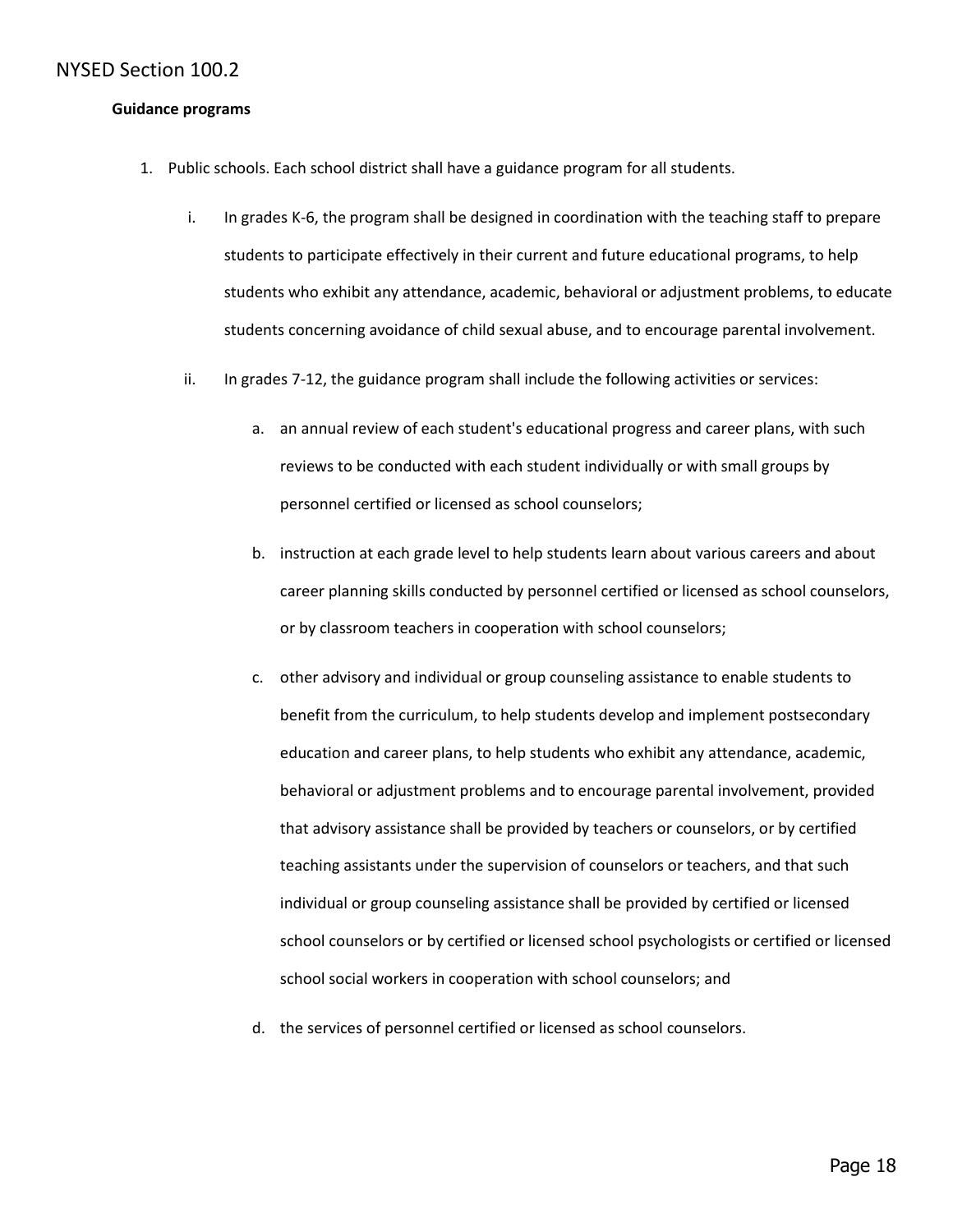

# Preamble

The American School Counselor Association (ASCA) is a professional organization whose members are school counselors certified/licensed in school counseling with unique qualifications and skills to address all students' academic, personal/social and career development needs. Members are also school counseling program directors/supervisors and counselor educators. These ethical standards are the ethical responsibility of school counselors. School counseling program directors/supervisors should know them and provide support for practitioners to uphold them. School counselor educators should know them, teach them to their students and provide support for school counseling candidates to uphold them.

Professional school counselors are advocates, leaders, collaborators and consultants who create opportunities for equity in access and success in educational opportunities by connecting their programs to the mission of schools and subscribing to the following tenets of professional responsibility:

- Each person has the right to be respected, be treated with dignity and have access to a comprehensive school counseling program that advocates for and affirms all students from diverse populations including: ethnic/racial identity, age, economic status, abilities/disabilities, language, immigration status, sexual orientation, gender, gender identity/expression, family type, religious/spiritual identity and appearance.
- Each person has the right to receive the information and support needed to move toward self-direction and selfdevelopment and affirmation within one's group identities, with special care being given to students who have historically not received adequate educational services, e.g., students of color, students living at a low socio-economic status, students with disabilities and students from nondominant language backgrounds.
- Each person has the right to understand the full magnitude and meaning of his/her educational choices and how those choices will affect future opportunities.
- Each person has the right to privacy and thereby the right to expect the school-counselor/student relationship to comply with all laws, policies and ethical standards pertaining to confidentiality in the school setting.
- Each person has the right to feel safe in school environments that school counselors help create, free from abuse, bullying, neglect, harassment or other forms of violence.

In this document, ASCA specifies the principles of ethical behavior necessary to maintain the high standards of integrity, leadership and professionalism among its members. The Ethical Standards for School Counselors were developed to clarify the nature of ethical responsibilities held in common by school counselors, supervisors/directors of school counseling programs and school counselor educators. The purposes of this document are to:

- Provide self-appraisal and peer evaluations regarding school counselors' responsibilities to students, parents/guardians, col- leagues and professional associates, schools, communities and the counseling profession; and
- Inform all stakeholders, including students, parents and guardians, teachers, administrators, community members and courts of justice, of best ethical practices, values and expected behaviors of the school counseling professional.

# A.1. Responsibilities to Students

#### **Professional school counselors:**

**a.** Have a primary obligation to the students, who are to be treated with dignity and respect as unique individuals.

**b.** Are concerned with the educational, academic, career, personal and social needs and encourage the maximum development of every student.

**c.** Respect students' values, beliefs and cultural background and do not impose the school counselor's personal values on students or their families.

**d.** Are knowledgeable of laws, regulations and policies relating to students and strive to protect and inform students regarding their rights.

**e.** Promote the welfare of individual students and collaborate with them to develop an action plan for success.

**f.** Consider the involvement of support networks valued by the individual students.

**g.** Understand that professional distance with students is appropriate, and any sexual or romantic relationship with students whether illegal in the state of practice is considered a grievous breach of ethics and is prohibited regardless of a student's age.

**h.** Consider the potential for harm before entering into a relationship with former students or one of their family members.

# A.2. Confidentiality

#### **Professional school counselors:**

**a.** Inform individual students of the purposes, goals, techniques and rules of procedure under which they may receive counseling. Disclosure includes the limits of confidentiality in a developmentally appropriate manner. Informed consent requires competence on the part of students to understand the limits of confidentiality and therefore, can be difficult to obtain from students of a certain developmental level. Professionals are aware that even though every attempt is made to obtain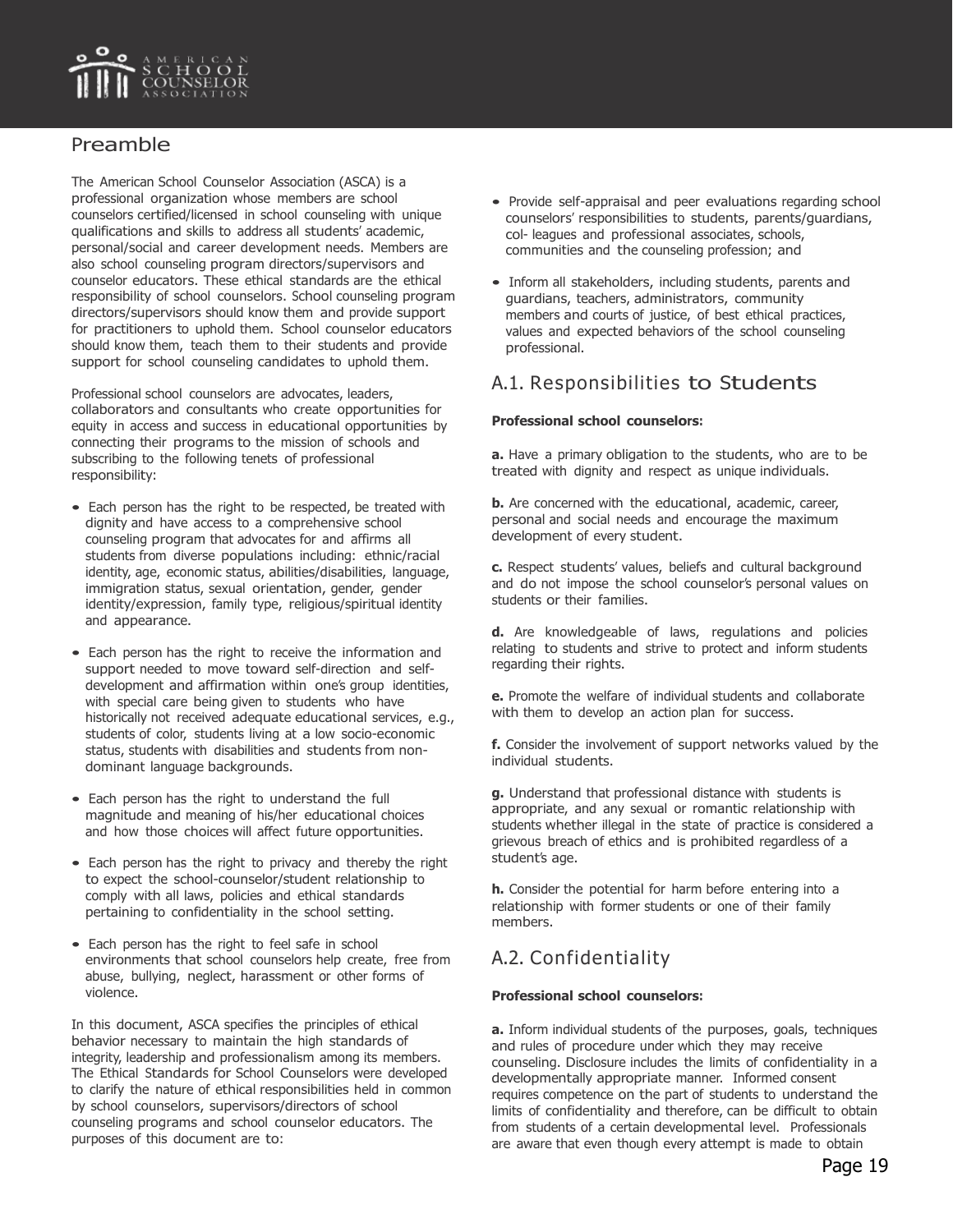informed consent it is not always possible and when needed will make counseling decisions on students' behalf.

**b.** Explain the limits of confidentiality in appropriate ways such as classroom guidance lessons, the student handbook, school counseling brochures, school Web site, verbal notice or other methods of student, school and community communication in addition to oral notification to individual students.

**c.** Recognize the complicated nature of confidentiality in schools and consider each case in context. Keep information confidential unless legal requirements demand that confidential information be revealed or a breach is required to prevent serious and foreseeable harm to the student. Serious and foreseeable harm is different for each minor in schools and is defined by students' developmental and chronological age, the setting, parental rights and the nature of the harm. School counselors consult with appropriate professionals when in doubt as to the validity of an exception.

**d.** Recognize their primary obligation for confidentiality is to the students but balance that obligation with an understanding of parents'/guardians' legal and inherent rights to be the guiding voice in their children's lives, especially in value-laden issues. Understand the need to balance students' ethical rights to make choices, their capacity to give consent or assent and parental or familial legal rights and responsibilities to protect these students and make decisions on their behalf.

**e.** Promote the autonomy and independence of students to the extent possible and use the most appropriate and least intrusive method of breach. The developmental age and the circumstances requiring the breach are considered and as appropriate students are engaged in a discussion about the method and timing of the breach.

**f.** In absence of state legislation expressly forbidding disclosure, consider the ethical responsibility to provide information to an identified third party who, by his/her relationship with the student, is at a high risk of contracting a disease that is commonly known to be communicable and fatal. Disclosure requires satisfaction of all of the following conditions:

- Student identifies partner or the partner is highly identifiable
- School counselor recommends the student notify partner and refrain from further high-risk behavior
- Student refuses
- School counselor informs the student of the intent to notify the partner
- School counselor seeks legal consultation from the school district's legal representative in writing as to the legalities of informing the partner

**g.** Request of the court that disclosure not be required when the release of confidential information may potentially harm a student or the counseling relationship.

**h.** Protect the confidentiality of students' records and release personal data in accordance with prescribed federal and state

laws and school policies including the laws within the Family Education Rights and Privacy Act (FERPA). Student information stored and transmitted electronically is treated with the same care as traditional student records. Recognize the vulnerability of confidentiality in electronic communications and only transmit sensitive information electronically in a way that is untraceable to students' identity. Critical information such as a student who has a history of suicidal ideation must be conveyed to the receiving school in a personal contact such as a phone call.

# A.3. Academic, Career/College/Post-Secondary

#### Access and Personal/Social Counseling Plans

#### **Professional school counselors:**

**a.** Provide students with a comprehensive school counseling program that parallels the ASCA National Model with emphasis on working jointly with all students to develop personal/social, academic and career goals.

**b.** Ensure equitable academic, career, post-secondary access and personal/social opportunities for all students through the use of data to help close achievement gaps and opportunity gaps.

**c.** Provide and advocate for individual students' career awareness, exploration and post-secondary plans supporting the students' right to choose from the wide array of options when they leave secondary education.

# A.4. Dual Relationships

#### **Professional school counselors:**

**a.** Avoid dual relationships that might impair their objectivity and increase the risk of harm to students  $(e.g.,$  counseling one's family members or the children of close friends or associates). If a dual relationship is unavoidable, the school counselor is responsible for taking action to eliminate or reduce the potential for harm to the student through use of safeguards, which might include informed consent, consultation, supervision and documentation.

**b.** Maintain appropriate professional distance with students at all times.

**c.** Avoid dual relationships with students through communication mediums such as social networking sites.

**d.** Avoid dual relationships with school personnel that might infringe on the integrity of the school counselor/student relationship.

# A.5. Appropriate Referrals

#### **Professional school counselors:**

**a.** Make referrals when necessary or appropriate to outside resources for student and/or family support. Appropriate referrals may necessitate informing both parents/guardians and students of applicable resources and making proper plans for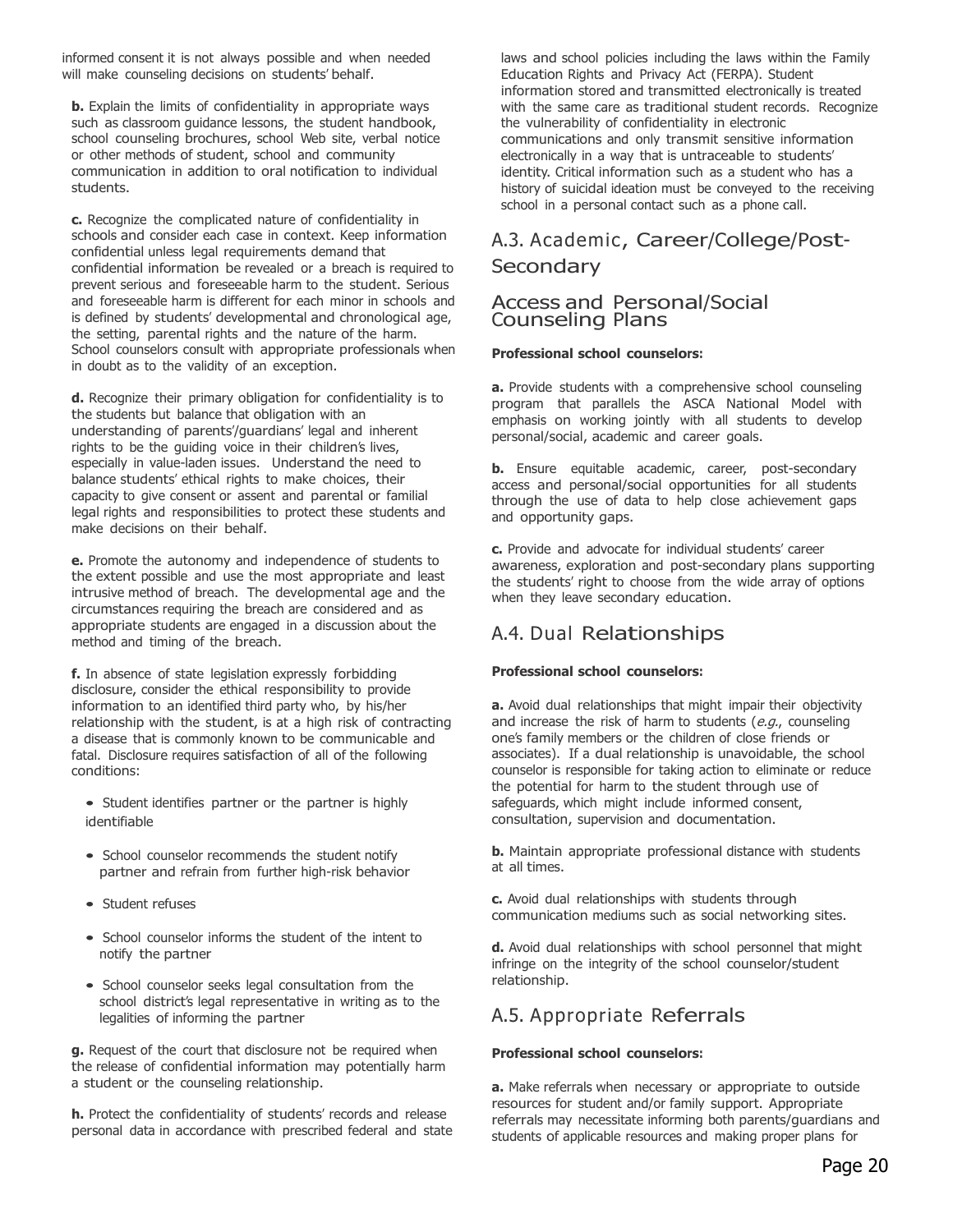transitions with minimal interruption of services. Students retain the right to discontinue the counseling relationship at any time.

**b.** Help educate about and prevent personal and social concerns for all students within the school counselor's scope of education and competence and make necessary referrals when the counseling needs are beyond the individual school counselor's education and training. Every attempt is made to find appropriate specialized resources for clinical therapeutic topics that are difficult or inappropriate to address in a school setting such as eating disorders, sexual trauma, chemical dependency and other addictions needing sustained clinical duration or assistance.

**c.** Request a release of information signed by the student and/or parents/guardians when attempting to develop a collaborative relationship with other service providers assigned to the student.

**d.** Develop a reasonable method of termination of counseling when it becomes apparent that counseling assistance is no longer needed or a referral is necessary to better meet the student's needs.

# A.6. Group Work

#### **Professional school counselors:**

**a.** Screen prospective group members and maintain an awareness of participants' needs, appropriate fit and personal goals in relation to the group's intention and focus. The school counselor takes reason- able precautions to protect members from physical and psychological harm resulting from interaction within the group.

**b.** Recognize that best practice is to notify the parents/guardians of children participating in small groups.

**c.** Establish clear expectations in the group setting, and clearly state that confidentiality in group counseling cannot be guaranteed. Given the developmental and chronological ages of minors in schools, recognize the tenuous nature of confidentiality for minors renders some topics inappropriate for group work in a school setting.

**d.** Provide necessary follow up with group members, and document proceedings as appropriate.

**e.** Develop professional competencies, and maintain appropriate education, training and supervision in group facilitation and any topics specific to the group.

**f.** Facilitate group work that is brief and solution-focused, working with a variety of academic, career, college and personal/social issues.

# A.7. Danger to Self or Others

#### **Professional school counselors:**

**a.** Inform parents/guardians and/or appropriate authorities when a student poses a danger to self or others. This is to be done after careful deliberation and consultation with other counseling professionals.

**b.** Report risk assessments to parents when they underscore the need to act on behalf of a child at risk; never negate a risk of harm as students sometimes deceive in order to avoid further scrutiny and/or parental notification.

**c.** Understand the legal and ethical liability for releasing a student who is in danger to self or others without proper and necessary support for that student.

### A.8. Student Records

#### **Professional school counselors:**

**a.** Maintain and secure records necessary for rendering professional services to the student as required by laws, regulations, institutional procedures and confidentiality guidelines.

**b.** Keep sole-possession records or individual student case notes separate from students' educational records in keeping with state laws.

**c.** Recognize the limits of sole-possession records and understand these records are a memory aid for the creator and in absence of privileged communication may be subpoenaed and may become educational records when they are shared or are accessible to others in either verbal or written form or when they include information other than professional opinion or personal observations.

**d.** Establish a reasonable timeline for purging solepossession records or case notes. Suggested guidelines include shredding sole possession records when the student transitions to the next level, transfers to another school or graduates. Apply careful discretion and deliberation before destroying sole-possession records that may be needed by a court of law such as notes on child abuse, suicide, sexual harassment or violence.

**e.** Understand and abide by the Family Education Rights and Privacy Act (FERPA, 1974), which safeguards student's records and allows parents to have a voice in what and how information is shared with others regarding their child's educational records.

# A.9. Evaluation, Assessment and Interpretation

#### **Professional school counselors:**

**a.** Adhere to all professional standards regarding selecting, administering and interpreting assessment measures and only utilize assessment measures that are within the scope of practice for school counselors and for which they are trained and competent.

**b.** Consider confidentiality issues when utilizing evaluative or assessment instruments and electronically based programs.

**c.** Consider the developmental age, language skills and level of competence of the student taking the assessments before assessments are given.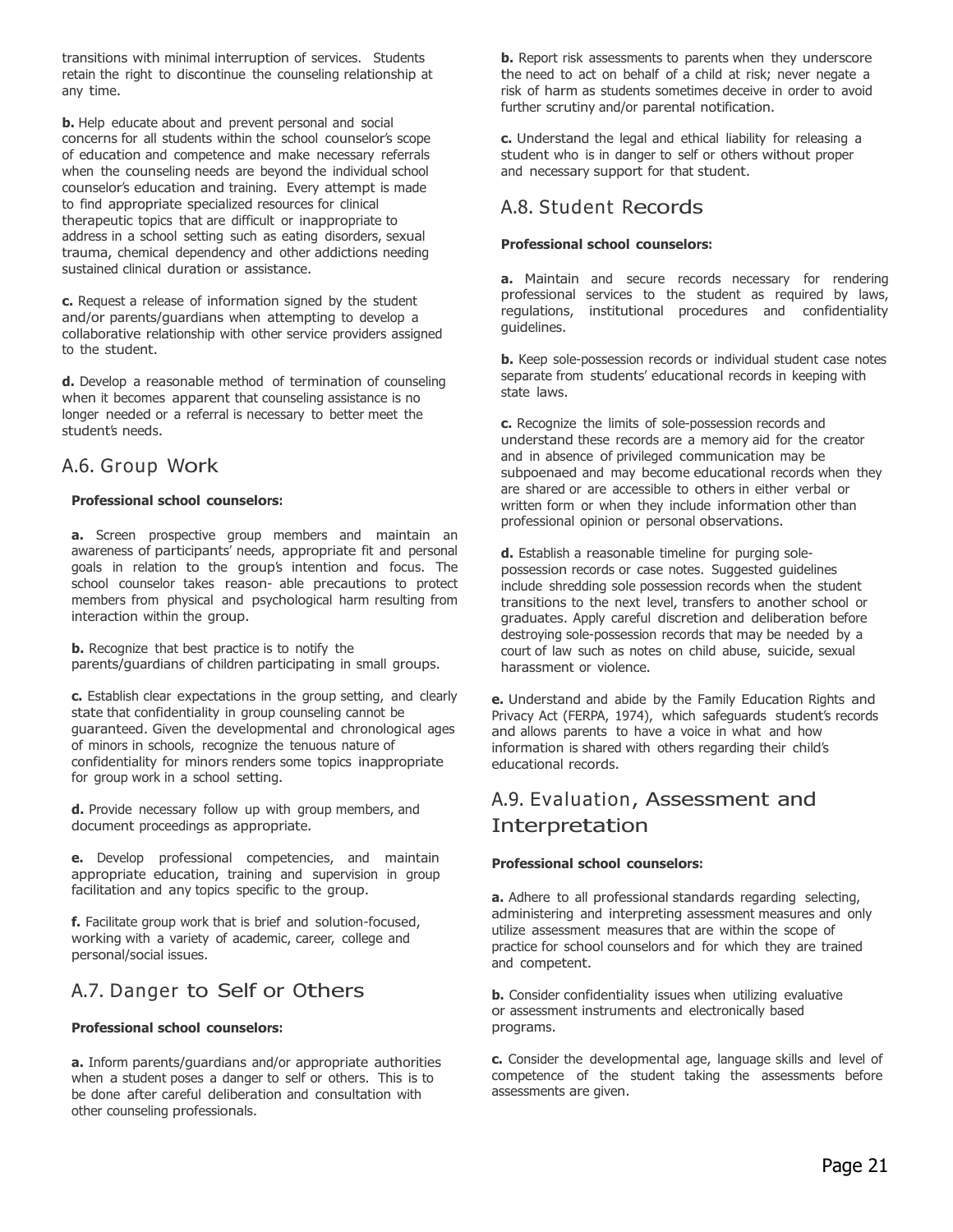**d.** Provide interpretation of the nature, purposes, results and potential impact of assessment/evaluation measures in language the students can understand.

**e.** Monitor the use of assessment results and interpretations, and take reasonable steps to prevent others from misusing the information.

**f.** Use caution when utilizing assessment techniques, making evaluations and interpreting the performance of populations not represented in the norm group on which an instrument is standardized.

**g.** Assess the effectiveness of their program in having an impact on students' academic, career and personal/social development through accountability measures especially examining efforts to close achievement, opportunity and attainment gaps.

# A.10. Technology

#### **Professional school counselors:**

**a.** Promote the benefits of and clarify the limitations of various appropriate technological applications. Professional school counselors promote technological applications (1) that are appropriate for students' individual needs, (2) that students understand how to use and (3) for which follow-up counseling assistance is provided.

**b.** Advocate for equal access to technology for all students, especially those historically underserved.

**c.** Take appropriate and reasonable measures for maintaining confidentiality of student information and educational records stored or transmitted through the use of computers, facsimile machines, telephones, voicemail, answering machines and other electronic or computer technology.

**d.** Understand the intent of FERPA and its impact on sharing electronic student records.

**e.** Consider the extent to which cyberbullying is interfering with students' educational process and base guidance curriculum and intervention programming for this pervasive and potentially dangerous problem on research-based and best practices.

# A.11. Student Peer Support Program

#### **Professional school counselors:**

**a.** Have unique responsibilities when working with peerhelper or student-assistance programs and safeguard the welfare of students participating in peer-to-peer programs under their direction.

**b.** Are ultimately responsible for appropriate training and supervision for students serving as peer-support individuals in their school counseling programs.

# B. RESPONSIBILITIES TO

# PARENTS/GUARDIANS

# B.1. Parent Rights and

# Responsibilities

#### **Professional school counselors:**

**a.** Respect the rights and responsibilities of parents/guardians for their children and endeavor to establish, as appropriate, a collaborative relationship with parents/guardians to facilitate students' maximum development.

**b.** Adhere to laws, local guidelines and ethical standards of practice when assisting parents/guardians experiencing family difficulties interfering with the student's effectiveness and welfare.

**c.** Are sensitive to diversity among families and recognize that all parents/guardians, custodial and noncustodial, are vested with certain rights and responsibilities for their children's welfare by virtue of their role and according to law.

**d.** Inform parents of the nature of counseling services provided in the school setting.

**e.** Adhere to the FERPA act regarding disclosure of student information.

**f.** Work to establish, as appropriate, collaborative relationships with parents/guardians to best serve student.

# B.2. Parents/Guardians and **Confidentiality**

#### **Professional school counselors:**

**a.** Inform parents/guardians of the school counselor's role to include the confidential nature of the counseling relationship between the counselor and student.

**b.** Recognize that working with minors in a school setting requires school counselors to collaborate with students' parents/guardians to the extent possible.

**c.** Respect the confidentiality of parents/guardians to the extent that is reasonable to protect the best interest of the student being counseled.

**d.** Provide parents/guardians with accurate, comprehensive and relevant information in an objective and caring manner, as is appropriate and consistent with ethical responsibilities to the student.

**e.** Make reasonable efforts to honor the wishes of parents/guardians concerning information regarding the student unless a court order expressly forbids the involvement of a parent(s). In cases of divorce or separation, school counselors exercise a good-faith effort to keep both parents informed, maintaining focus on the student and avoiding supporting one parent over another in divorce proceedings.

#### C. RESPONSIBILITIES TO COLLEAGUES AND PROFESSIONAL ASSOCIATES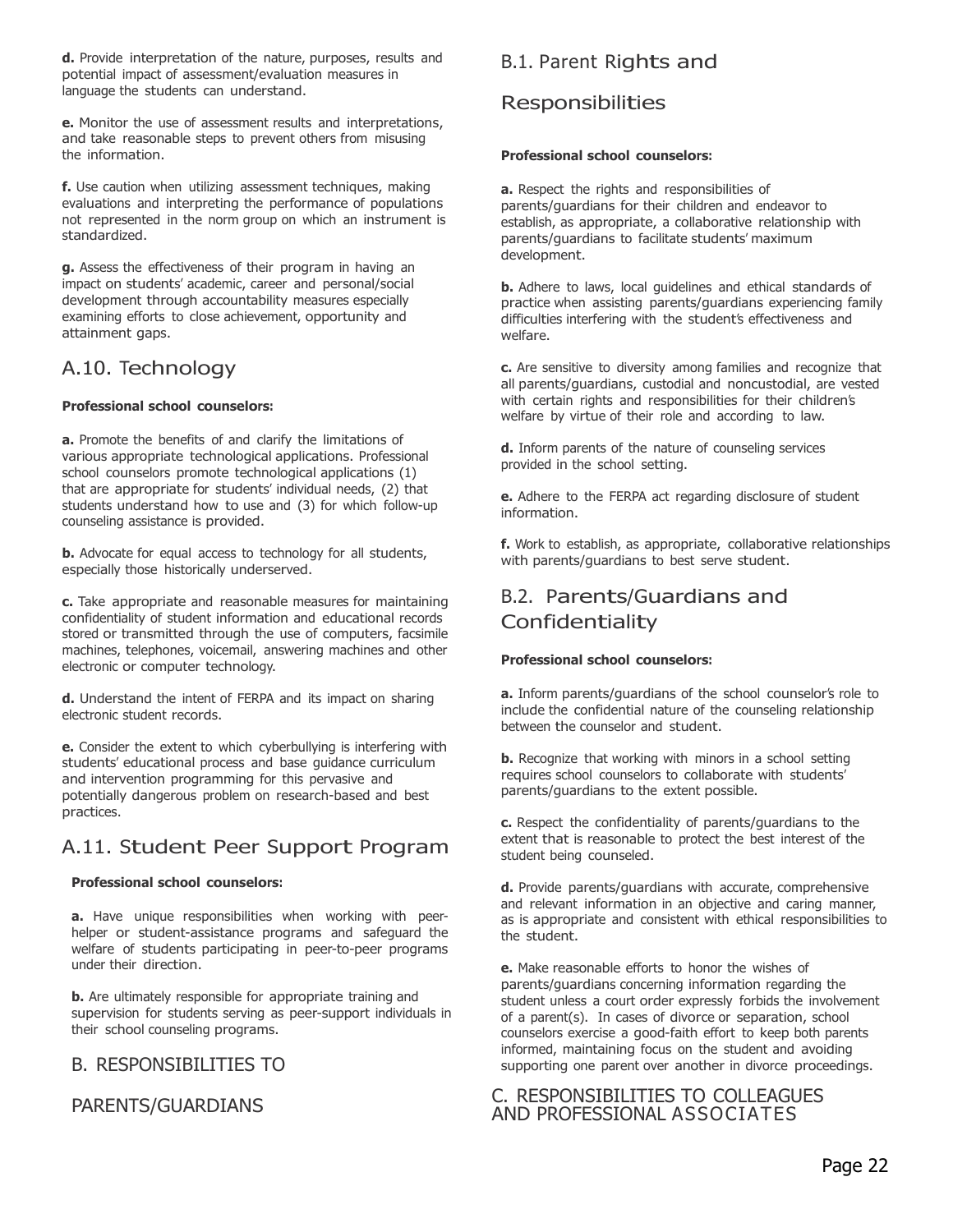# C.1. Professional Relationships

#### **Professional school counselors, the school counseling program director/site supervisor and the school counselor educator:**

**a.** Establish and maintain professional relationships with faculty, staff and administration to facilitate an optimum counseling program.

**b.** Treat colleagues with professional respect, courtesy and fairness.

**c.** Recognize that teachers, staff and administrators who are high- functioning in the personal and social development skills can be powerful allies in supporting student success. School counselors work to develop relationships with all faculty and staff in order to advantage students.

**d.** Are aware of and utilize related professionals, organizations and other resources to whom the student may be referred.

# C.2. Sharing Information with Other

# Professionals

#### **Professional school counselors:**

**a.** Promote awareness and adherence to appropriate guidelines regarding confidentiality, the distinction between public and private information and staff consultation.

**b.** Provide professional personnel with accurate, objective, concise and meaningful data necessary to adequately evaluate, counsel and assist the student.

**c.** Secure parental consent and develop clear agreements with other mental health professionals when a student is receiving services from another counselor or other mental health professional in order to avoid confusion and conflict for the student and parents/guardians.

**d.** Understand about the "release of information" process and parental rights in sharing information and attempt to establish a cooperative and collaborative relationship with other professionals to benefit students.

**e.** Recognize the powerful role of ally that faculty and administration who function high in personal/social development skills can play in supporting students in stress, and carefully filter confidential information to give these allies what they "need to know" in order to advantage the student. Consultation with other members of the school counseling profession is helpful in determining need-to-know information. The primary focus and obligation is always on the student when it comes to sharing confidential information.

**f.** Keep appropriate records regarding individual students, and develop a plan for transferring those records to another profession- al school counselor should the need occur. This documentation transfer will protect the confidentiality and benefit the needs of the student for whom the records are written.

# C.3. Collaborating and Educating Around the Role of the School Counselor

#### **The school counselor, school counseling program supervisor/director and school counselor educator:**

**a.** Share the role of the school counseling program in ensuring data- driven academic, career/college and personal/social success competencies for every student, resulting in specific outcomes/indicators with all stakeholders.

**b.** Broker services internal and external to the schools to help ensure every student receives the benefits of a school counseling program and specific academic, career/college and personal/social competencies.

#### D. RESPONSIBILITIES TO SCHOOL, COMMUNITIES AND FAMILIES

# D.1. Responsibilities to the School

#### **Professional school counselors:**

**a.** Support and protect students' best interest against any infringement of their educational program.

**b.** Inform appropriate officials, in accordance with school policy, of conditions that may be potentially disruptive or damaging to the school's mission, personnel and property while honoring the confidentiality between the student and the school counselor.

**c.** Are knowledgeable and supportive of their school's mission, and connect their program to the school's mission.

**d.** Delineate and promote the school counselor's role, and function as a student advocate in meeting the needs of those served. School counselors will notify appropriate officials of systemic conditions that may limit or curtail their effectiveness in providing programs and services.

**e.** Accept employment only for positions for which they are qualified by education, training, supervised experience, state and nation- al professional credentials and appropriate professional experience.

**f.** Advocate that administrators hire only qualified, appropriately trained and competent individuals for professional school counseling positions.

**g.** Assist in developing: (1) curricular and environmental conditions appropriate for the school and community; (2) educational procedures and programs to meet students' developmental needs; (3) a systematic evaluation process for comprehensive, developmental, standards-based school counseling programs, services and personnel; and (4) a datadriven evaluation process guiding the comprehensive, developmental school counseling program and service delivery.

# D.2. Responsibility to the Community

#### **Professional school counselors:**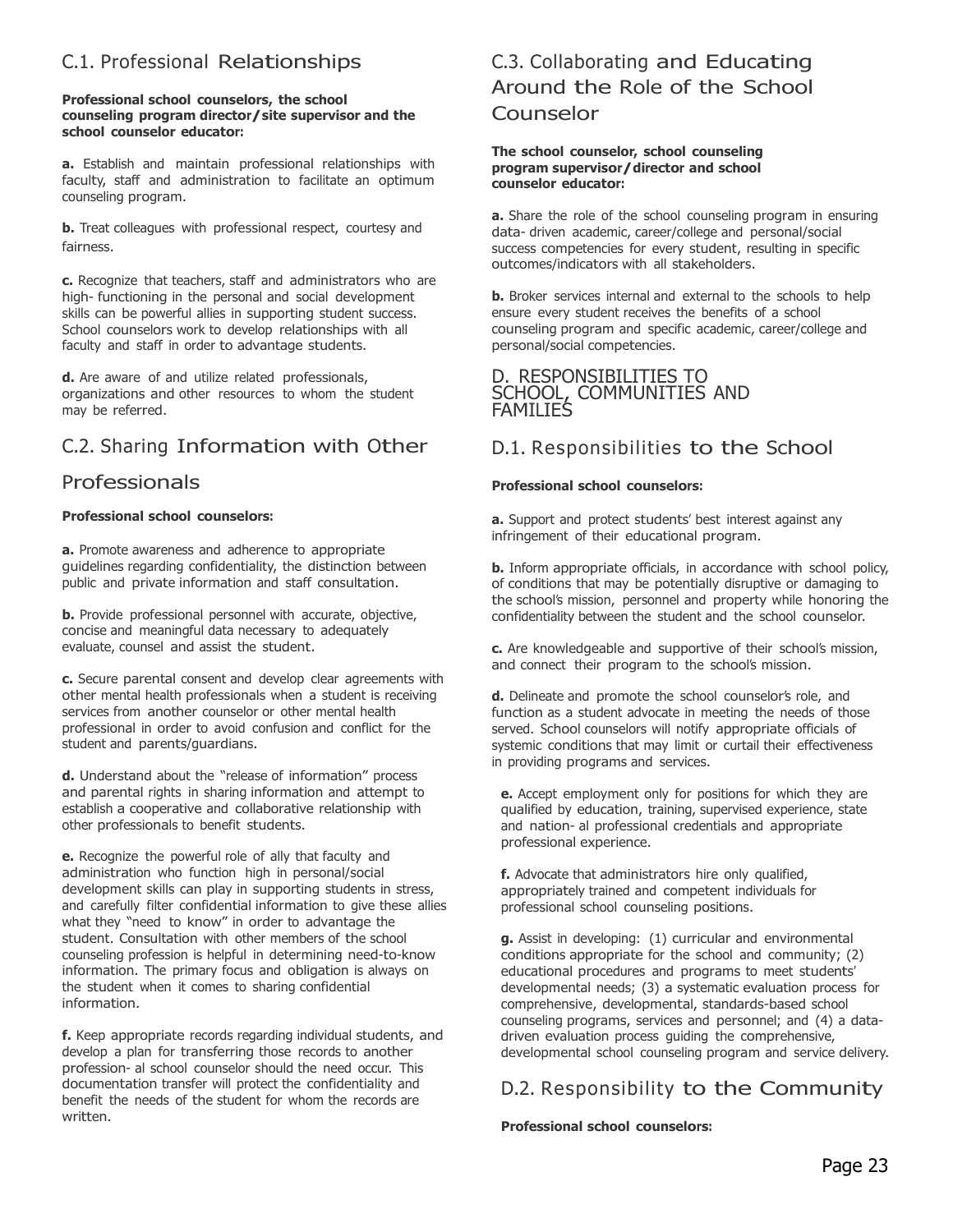**a.** Collaborate with community agencies, organizations and individuals in students' best interest and without regard to personal reward or remuneration.

**b.** Extend their influence and opportunity to deliver a comprehensive school counseling program to all students by collaborating with community resources for student success.

**c.** Promote equity for all students through community resources.

**d.** Are careful not to use their professional role as a school counselor to benefit any type of private therapeutic or consultative practice in which they might be involved outside of the school setting.

# E. RESPONSIBILITIES TO

# SELF E.1. Professional

# **Competence**

#### **Professional school counselors:**

**a.** Function within the boundaries of individual professional competence and accept responsibility for the consequences of their actions.

**b.** Monitor emotional and physical health and practice wellness to ensure optimal effectiveness. Seek physical or mental health referrals when needed to ensure competence at all times

**c.** Monitor personal responsibility and recognize the high standard of care a professional in this critical position of trust must maintain on and off the job and are cognizant of and refrain from activity that may lead to inadequate professional services or diminish their effectiveness with school community members Professional and personal growth are ongoing throughout the counselor's career.

**d.** Strive through personal initiative to stay abreast of current research and to maintain professional competence in advocacy, teaming and collaboration, culturally competent counseling and school counseling program coordination, knowledge and use of technology, leadership, and equity assessment using data.

**e.** Ensure a variety of regular opportunities for participating in and facilitating professional development for self and other educators and school counselors through continuing education opportunities annually including: attendance at professional school counseling conferences; reading Professional School Counseling journal articles; facilitating workshops for education staff on issues school counselors are uniquely positioned to provide.

**f.** Enhance personal self-awareness, professional effectiveness and ethical practice by regularly attending presentations on ethical decision-making. Effective school counselors will seek supervision when ethical or professional questions arise in their practice.

**g.** Maintain current membership in professional associations to ensure ethical and best practices.

#### E.2. Multicultural and Social Justice Advocacy and Leadership

#### **Professional school counselors:**

**a.** Monitor and expand personal multicultural and social justice advocacy awareness, knowledge and skills. School counselors strive for exemplary cultural competence by ensuring personal beliefs or values are not imposed on students or other stakeholders.

**b.** Develop competencies in how prejudice, power and various forms of oppression, such as ableism, ageism, classism, familyism, genderism, heterosexism, immigrationism, linguicism, racism, religionism and sexism, affect self, students and all stakeholders.

**c.** Acquire educational, consultation and training experiences to improve awareness, knowledge, skills and effectiveness in working with diverse populations: ethnic/racial status, age, economic status, special needs, ESL or ELL, immigration status, sexual orientation, gender, gender identity/expression, family type, religious/spiritual identity and appearance.

**d.** Affirm the multiple cultural and linguistic identities of every student and all stakeholders. Advocate for equitable school and school counseling program policies and practices for every student and all stakeholders including use of translators and bilingual/multilingual school counseling program materials that represent all languages used by families in the school community, and advocate for appropriate accommodations and accessibility for students with disabilities.

**e.** Use inclusive and culturally responsible language in all forms of communication.

**f.** Provide regular workshops and written/digital information to families to increase understanding, collaborative two-way communication and a welcoming school climate between families and the school to promote increased student achievement.

**g.** Work as advocates and leaders in the school to create equity- based school counseling programs that help close any achievement, opportunity and attainment gaps that deny all students the chance to pursue their educational goals.

# F. RESPONSIBILITIES TO THE

PROFESSION F.1.

# Professionalism

#### **Professional school counselors:**

**a.** Accept the policies and procedures for handling ethical violations as a result of maintaining membership in the American School Counselor Association.

**b.** Conduct themselves in such a manner as to advance individual ethical practice and the profession.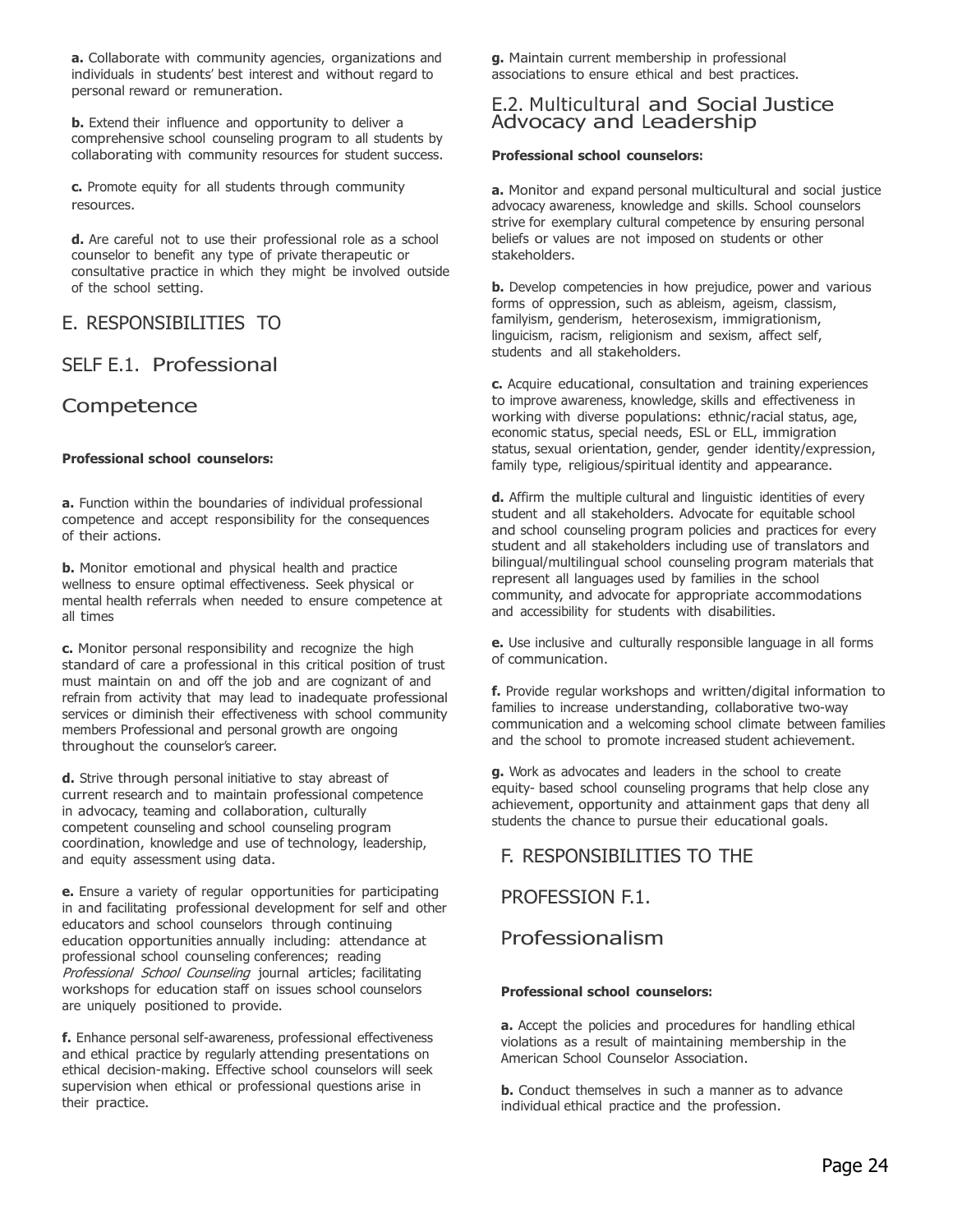**c.** Conduct appropriate research, and report findings in a manner consistent with acceptable educational and psychological research practices. School counselors advocate for the protection of individual students' identities when using data for research or program planning.

**d.** Seek institutional and parent/guardian consent before administering any research, and maintain security of research records.

**e.** Adhere to ethical standards of the profession, other official policy statements, such as ASCA's position statements, role statement and the ASCA National Model and relevant statutes established by federal, state and local governments, and when these are in conflict work responsibly for change.

**f.** Clearly distinguish between statements and actions made as a private individual and those made as a representative of the school counseling profession.

**g.** Do not use their professional position to recruit or gain clients, consultees for their private practice or to seek and receive unjustified personal gains, unfair advantage, inappropriate relationships or unearned goods or services.

# F.2. Contribution to the Profession

#### **Professional school counselors:**

**a.** Actively participate in professional associations and share results and best practices in assessing, implementing and annually evaluating the outcomes of data-driven school counseling programs with measurable academic, career/college and personal/social competencies for every student.

**b.** Provide support, consultation and mentoring to novice professionals.

**c.** Have a responsibility to read and abide by the ASCA Ethical Standards and adhere to the applicable laws and regulations.

# F.3 Supervision of School Counselor **Candidates**

#### Pursuing Practicum and Internship Experiences:

#### **Professional school counselors:**

**a.** Provide support for appropriate experiences in academic, career, college access and personal/social counseling for school counseling interns.

**b.** Ensure school counselor candidates have experience in developing, implementing and evaluating a data-driven school counseling program model, such as the ASCA National Model.

**c.** Ensure the school counseling practicum and internship have specific, measurable service delivery, foundation, and management and accountability systems.

**d.** Ensure school counselor candidates maintain appropriate liability insurance for the duration of the school counseling practicum and internship experiences.

**e.** Ensure a site visit is completed by a school counselor education faculty member for each practicum or internship student, preferably when both the school counselor trainee and site supervisor are present.

#### F.4 Collaboration and Education about School Counselors and School Counseling Programs with other Professionals

School counselors and school counseling program directors/supervisors collaborate with special educators, school nurses, school social workers, school psychologists, college counselors/admissions officers, physical therapists, occupational therapists and speech pathologists to advocate for optimal services for students and all other stakeholders.

# G. MAINTENANCE OF STANDARDS

Professional school counselors are expected to maintain ethical behavior at all times.

#### G.1. When there exists serious doubt as to the ethical behavior of a colleague(s) the following procedure may serve as a guide:

**1.** The school counselor should consult confidentially with a professional colleague to discuss the nature of a complaint to see if the professional colleague views the situation as an ethical violation.

**2.** When feasible, the school counselor should directly approach the colleague whose behavior is in question to discuss the complaint and seek resolution.

**3.** The school counselor should keep documentation of all the steps taken.

**4.** If resolution is not forthcoming at the personal level, the school counselor shall utilize the channels established within the school, school district, the state school counseling association and ASCA's Ethics Committee.

**5.** If the matter still remains unresolved, referral for review and appropriate action should be made to the Ethics Committees in the following sequence:

- State school counselor association
- American School Counselor Association